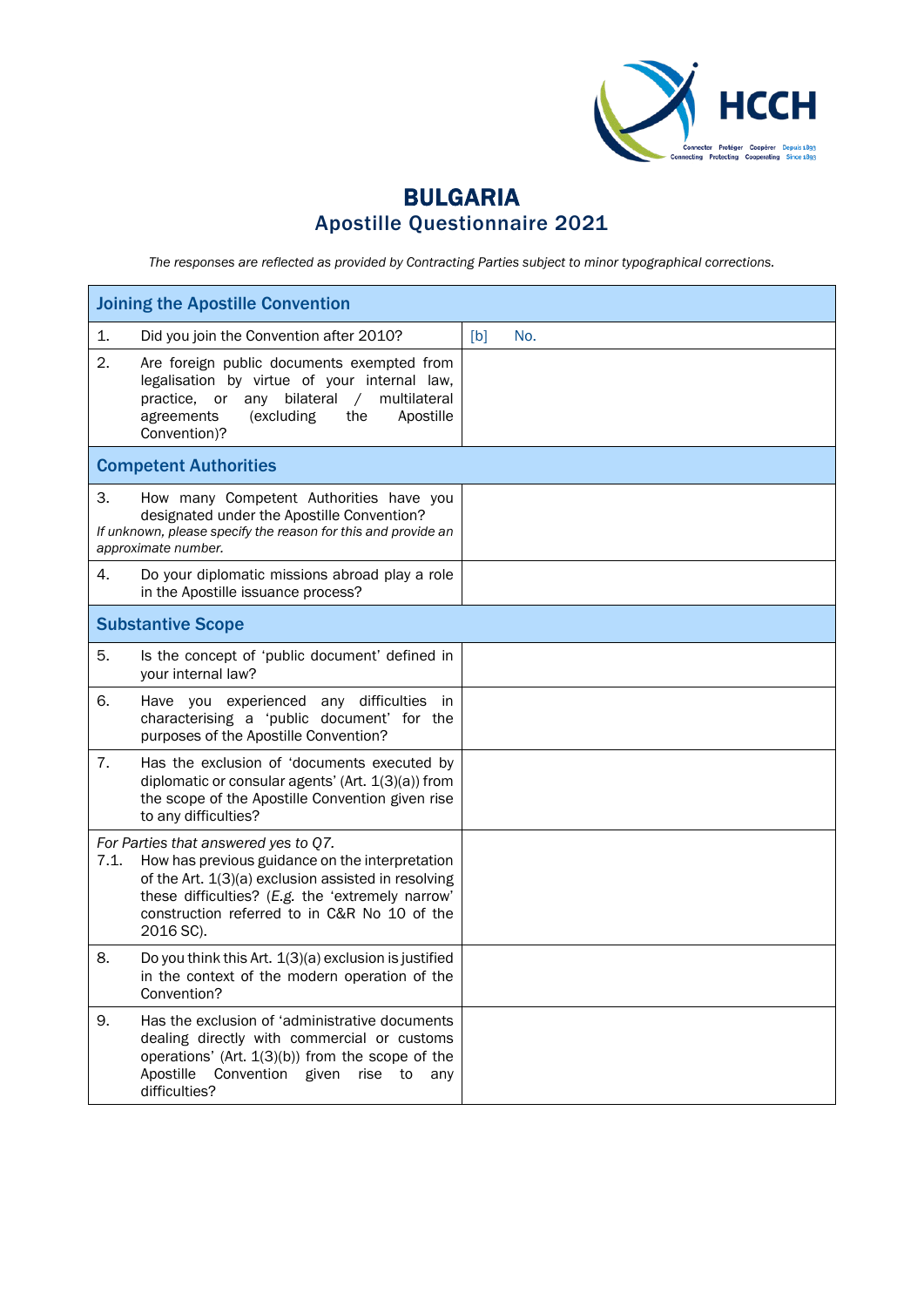| 9.1. | For Parties that answered yes to Q9.<br>How has previous guidance on the interpretation<br>of the Art. 1(3)(b) exclusion assisted in resolving<br>these difficulties? (E.g. the 'extremely narrow'<br>construction referred to in C&R No 10 of the<br>2016 SC). |                                                                                                                                                                                                                                                                                                       |              |        |
|------|-----------------------------------------------------------------------------------------------------------------------------------------------------------------------------------------------------------------------------------------------------------------|-------------------------------------------------------------------------------------------------------------------------------------------------------------------------------------------------------------------------------------------------------------------------------------------------------|--------------|--------|
| 10.  | Do you think this Art. 1(3)(b) exclusion is justified<br>in the context of the modern operation of the<br>Convention?                                                                                                                                           |                                                                                                                                                                                                                                                                                                       |              |        |
| 11.  | Do you issue (outgoing) or accept (incoming)<br>Apostilles for any of the following categories of<br>document?                                                                                                                                                  |                                                                                                                                                                                                                                                                                                       | <b>Issue</b> | Accept |
|      |                                                                                                                                                                                                                                                                 | Certificates of origin                                                                                                                                                                                                                                                                                |              |        |
|      |                                                                                                                                                                                                                                                                 | <b>Export licences</b>                                                                                                                                                                                                                                                                                |              |        |
|      |                                                                                                                                                                                                                                                                 | Import licences                                                                                                                                                                                                                                                                                       |              |        |
|      |                                                                                                                                                                                                                                                                 | Health and safety certificates<br>issued by the relevant<br>government authorities or<br>agencies                                                                                                                                                                                                     |              |        |
|      |                                                                                                                                                                                                                                                                 | Certificates of products<br>registration                                                                                                                                                                                                                                                              |              |        |
|      |                                                                                                                                                                                                                                                                 | Certificates of conformity                                                                                                                                                                                                                                                                            |              |        |
|      |                                                                                                                                                                                                                                                                 | End user certificates<br>(i.e. documents certifying that the<br>buyer is the end user of acquired<br>goods)                                                                                                                                                                                           |              |        |
|      |                                                                                                                                                                                                                                                                 | Commercial invoices                                                                                                                                                                                                                                                                                   |              |        |
|      | <b>Apostille Process</b>                                                                                                                                                                                                                                        |                                                                                                                                                                                                                                                                                                       |              |        |
|      | <b>Certification of Public Documents</b>                                                                                                                                                                                                                        |                                                                                                                                                                                                                                                                                                       |              |        |
| 12.  | Do any of your public documents require some<br>other intermediate certification before the<br>issuance of an Apostille?                                                                                                                                        | [b]<br>No, an intermediate certification is not required<br>for any public document; Apostilles are issued directly<br>upon the public document.                                                                                                                                                      |              |        |
|      | <b>Requesting an Apostille (Outgoing)</b>                                                                                                                                                                                                                       |                                                                                                                                                                                                                                                                                                       |              |        |
| 13.  | How can an Apostille be requested?                                                                                                                                                                                                                              | [a]<br>In person.                                                                                                                                                                                                                                                                                     |              | X      |
|      |                                                                                                                                                                                                                                                                 | [b]<br>By post.                                                                                                                                                                                                                                                                                       |              | X      |
|      |                                                                                                                                                                                                                                                                 | By email.<br>[c]                                                                                                                                                                                                                                                                                      |              |        |
|      |                                                                                                                                                                                                                                                                 | Through a website.<br>[d]                                                                                                                                                                                                                                                                             |              |        |
|      |                                                                                                                                                                                                                                                                 | Other.<br>[e]<br>Requests for Apostille services can be made to the<br>National Centre for Information and Documentation<br>online. Apostille certificate in electronic form, with an<br>electronic signature, can be issued to the applicant<br>online through the secure site: https://apostille.bg |              | X      |
| 14.  | When issuing an Apostille, do you enquire about<br>the State of destination?                                                                                                                                                                                    | Yes, in the application form.<br>[a]                                                                                                                                                                                                                                                                  |              |        |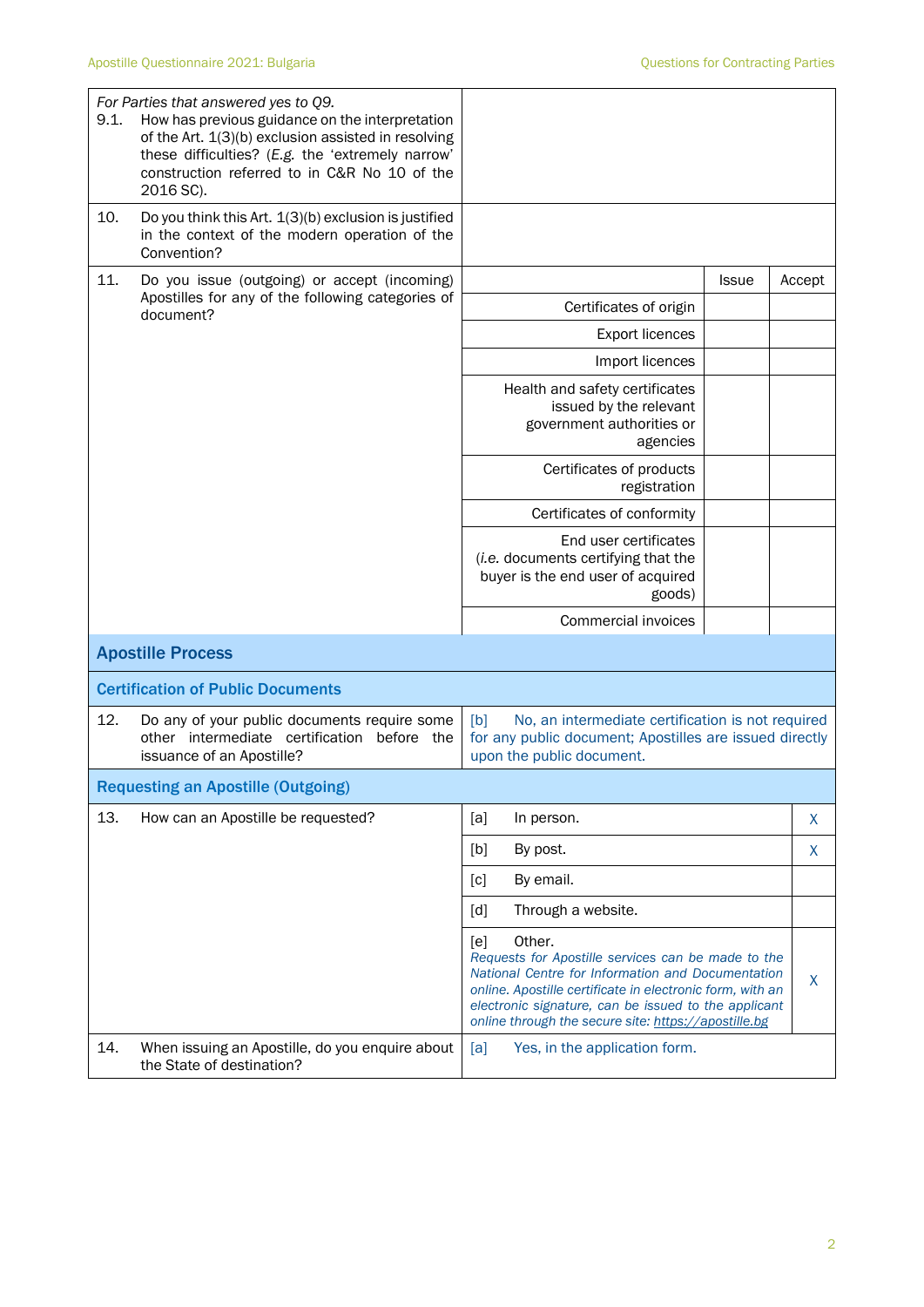| 15. | How long does it take for an Apostille to be<br>issued?                                                                                                                                                                                       | In-person request<br>(paper Apostille)                                                                                                                                                                                                                                           | Other requests<br>(from the time of<br>receipt) (paper<br>Apostille)                                                                                                                                                                                                                                                                                                            | e-Apostille requests |        |
|-----|-----------------------------------------------------------------------------------------------------------------------------------------------------------------------------------------------------------------------------------------------|----------------------------------------------------------------------------------------------------------------------------------------------------------------------------------------------------------------------------------------------------------------------------------|---------------------------------------------------------------------------------------------------------------------------------------------------------------------------------------------------------------------------------------------------------------------------------------------------------------------------------------------------------------------------------|----------------------|--------|
|     |                                                                                                                                                                                                                                               | Other<br>Ordinary -<br>processing time:<br>up to 3 working<br>days<br>Fast - processing<br>time: 2 working<br>days<br>Express -<br>processing time:<br>8 working hours<br>(It takes into<br>consideration<br>that is also<br>recorded the time<br>of application<br>submission.) |                                                                                                                                                                                                                                                                                                                                                                                 | On the same<br>day   |        |
| 16. | Does your Competent Authority impose a fee for<br>issuing an Apostille?                                                                                                                                                                       | [b]<br>Authority, or the type of application.<br>application is submitted.<br>administrative services the prices are:                                                                                                                                                            | Yes, but the price is dependent on, for example,<br>the category of public document(s), the Competent<br>The prices and processing time depend on how the<br>When submitting a paper application at the Center for<br>Ordinary - price per document: 15 BGN (VAT incl.)<br>Fast - price per document: 22.50 BGN (VAT incl.)<br>Express - price per document: 30 BGN (VAT incl.) |                      |        |
|     |                                                                                                                                                                                                                                               | (incl. VAT)                                                                                                                                                                                                                                                                      | When submitting an electronic application through the portal<br>for Electronic Services of the Center or through the Portal<br>"Apostille Register" the price per document: 7.50 BGN                                                                                                                                                                                            |                      |        |
|     | <b>Issuing an Apostille (Outgoing)</b>                                                                                                                                                                                                        |                                                                                                                                                                                                                                                                                  |                                                                                                                                                                                                                                                                                                                                                                                 |                      |        |
| 17. | How is the origin of a public document verified<br>for the purpose of issuing an Apostille (i.e.<br>verification of the authenticity of the signature,<br>the capacity of the signer, and the identity of the<br>seal / stamp (Art. $5(2)$ )? | [a]<br>$\left[\text{iii}\right]$<br>seals / stamps.                                                                                                                                                                                                                              | Single Competent Authority.<br>An electronic database of sample signatures /                                                                                                                                                                                                                                                                                                    |                      |        |
| 18. | How does a Competent Authority address<br>situations where it is unable to verify the origin<br>of the public document?                                                                                                                       | [b]<br>to the database.                                                                                                                                                                                                                                                          | The Competent Authority will contact the issuing<br>authority to confirm authenticity but will not issue the<br>Apostille until the new signature, stamp or seal is added                                                                                                                                                                                                       |                      |        |
| 19. | In what language(s) are the 10 standard items<br>of your Apostilles available?                                                                                                                                                                | [b]<br>In two languages.<br>In Bulgarian and English languages.                                                                                                                                                                                                                  |                                                                                                                                                                                                                                                                                                                                                                                 |                      |        |
| 20. | In what language(s) are the blank fields of your<br>Apostilles filled in?                                                                                                                                                                     | [b]<br>In two languages.<br>In Bulgarian and English languages.                                                                                                                                                                                                                  |                                                                                                                                                                                                                                                                                                                                                                                 |                      |        |
| 21. | How are the blank fields of your Apostilles filled<br>in?                                                                                                                                                                                     | Other.<br>[c]                                                                                                                                                                                                                                                                    | Through a special program developed for this purpose.                                                                                                                                                                                                                                                                                                                           |                      |        |
|     | <b>Apostille Registers</b>                                                                                                                                                                                                                    |                                                                                                                                                                                                                                                                                  |                                                                                                                                                                                                                                                                                                                                                                                 |                      |        |
| 22. | How is your Apostille register, required by<br>Article 7, maintained?                                                                                                                                                                         | [a]<br>$[1]$<br>(e-Register).                                                                                                                                                                                                                                                    | Single Competent Authority.<br>Electronic form, publicly accessible                                                                                                                                                                                                                                                                                                             |                      | online |
| 23. | What particulars are contained in your Apostille<br>register?                                                                                                                                                                                 | [a]<br>Number and<br>(required).                                                                                                                                                                                                                                                 | date of the Apostille                                                                                                                                                                                                                                                                                                                                                           |                      | X      |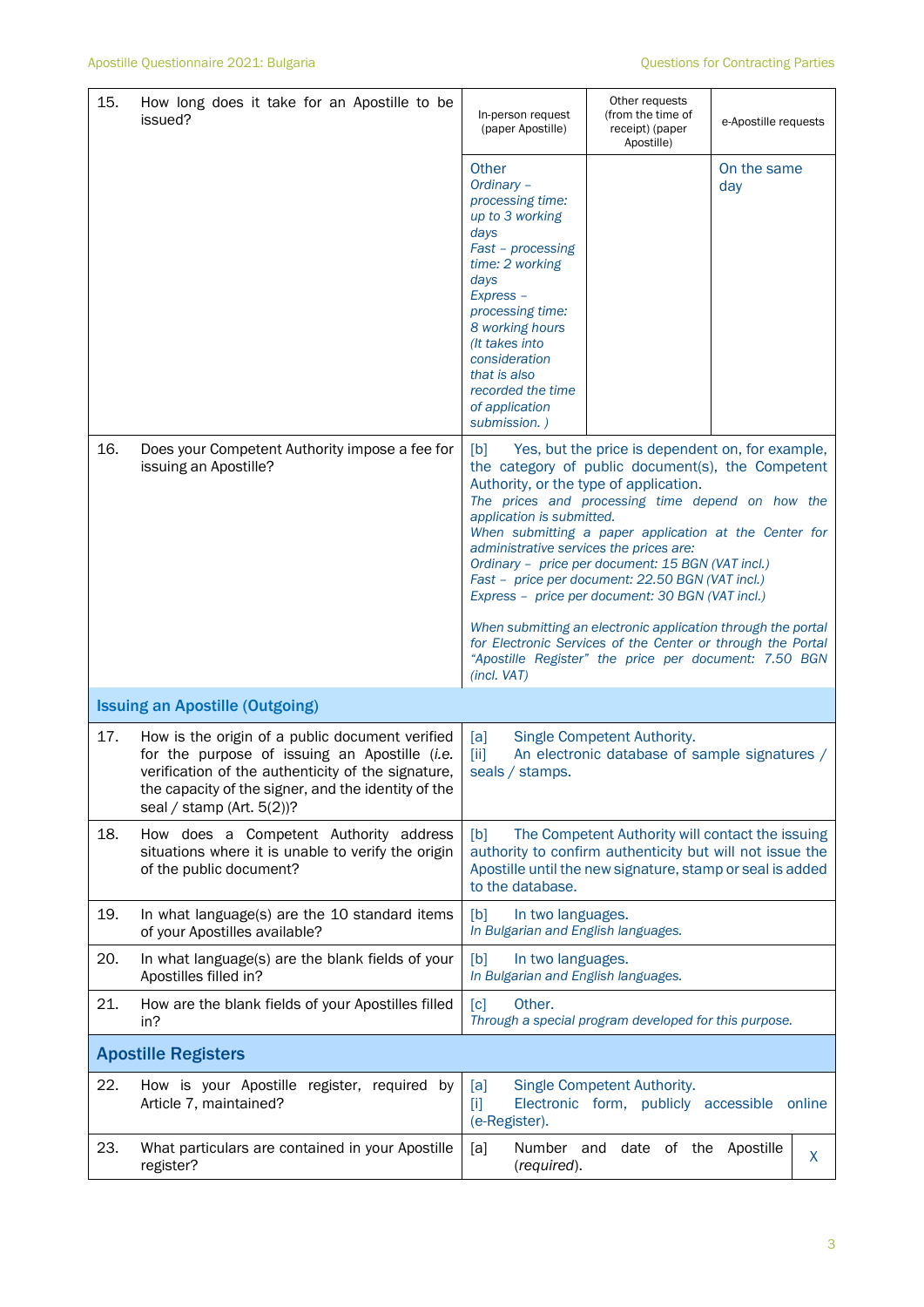|     |                                                                                                                                                                                                | [b]                                                                                                                                                                                                                                                                                                                                                                             | Name and capacity of the person signing                                                                                   |   |  |
|-----|------------------------------------------------------------------------------------------------------------------------------------------------------------------------------------------------|---------------------------------------------------------------------------------------------------------------------------------------------------------------------------------------------------------------------------------------------------------------------------------------------------------------------------------------------------------------------------------|---------------------------------------------------------------------------------------------------------------------------|---|--|
|     |                                                                                                                                                                                                |                                                                                                                                                                                                                                                                                                                                                                                 | the document and $/$ or the name of<br>authority whose seal or stamp is affixed<br>(required).                            | X |  |
|     |                                                                                                                                                                                                | [c]                                                                                                                                                                                                                                                                                                                                                                             | Name and / or type of underlying<br>document.                                                                             |   |  |
|     |                                                                                                                                                                                                | [d]                                                                                                                                                                                                                                                                                                                                                                             | Description of the contents of underlying<br>document.                                                                    |   |  |
|     |                                                                                                                                                                                                | [e]                                                                                                                                                                                                                                                                                                                                                                             | Name of the applicant.                                                                                                    |   |  |
|     |                                                                                                                                                                                                | [f]                                                                                                                                                                                                                                                                                                                                                                             | State of destination.                                                                                                     |   |  |
|     |                                                                                                                                                                                                | [g]                                                                                                                                                                                                                                                                                                                                                                             | Copy of the Apostille.                                                                                                    | X |  |
|     |                                                                                                                                                                                                | [h]                                                                                                                                                                                                                                                                                                                                                                             | Copy of the underlying document.                                                                                          | X |  |
|     |                                                                                                                                                                                                | [1]                                                                                                                                                                                                                                                                                                                                                                             | Other.                                                                                                                    |   |  |
| 24. | Is there a limit to how long records can be<br>retained on the Apostille register?                                                                                                             | [d]                                                                                                                                                                                                                                                                                                                                                                             | No.                                                                                                                       |   |  |
| 25. | If your register is not publicly accessible, how<br>frequently do your Competent Authorities<br>receive requests to verify an Apostille they have<br>issued in the register?                   | [g]<br>Not applicable, register is publicly accessible.                                                                                                                                                                                                                                                                                                                         |                                                                                                                           |   |  |
|     | <b>Technology &amp; the e-APP</b>                                                                                                                                                              |                                                                                                                                                                                                                                                                                                                                                                                 |                                                                                                                           |   |  |
| 26. | Under your internal law, do you recognise<br>electronic / digital signatures as functionally<br>equivalent to handwritten signatures (i.e. can a<br>public document be signed electronically)? | Yes.<br>[a]<br>Electronic Document and Electronic Trust Services Act, Prom.<br>SG. 34/6 Apr 2001, last amend. SG. 58/23 Jul 2019.<br>Field of application according to Art. 1. (1): This Act shall<br>regulate the electronic document and the electronic trust<br>services. (2) This Act shall not apply to transactions for which<br>the law requires qualified written form. |                                                                                                                           |   |  |
|     |                                                                                                                                                                                                | See Attachment 1.                                                                                                                                                                                                                                                                                                                                                               |                                                                                                                           |   |  |
| 27. | Under your internal law, are public documents<br>executed, or able to be executed, in electronic<br>form (whether or not they are to be used abroad<br>under the Convention)?                  | [a]<br>Yes.                                                                                                                                                                                                                                                                                                                                                                     |                                                                                                                           |   |  |
|     | For Parties that answered yes to Q27.<br>27.1. What categories of public documents are                                                                                                         | [a]                                                                                                                                                                                                                                                                                                                                                                             | All public documents.                                                                                                     |   |  |
|     | executed, or able to be executed, in electronic<br>form (whether or not they are to be used abroad<br>under the Convention)?                                                                   | [b]                                                                                                                                                                                                                                                                                                                                                                             | Civil status documents (e.g. birth, death<br>marriage<br>certificates)<br>and<br>and<br>certificates of non-impediment.   |   |  |
|     |                                                                                                                                                                                                | [c]                                                                                                                                                                                                                                                                                                                                                                             | Other<br>administrative<br>documents<br>(including decisions from administrative<br>tribunals or decision-making bodies). |   |  |
|     |                                                                                                                                                                                                | [d]                                                                                                                                                                                                                                                                                                                                                                             | Extracts from commercial registers and<br>other registers.                                                                |   |  |
|     |                                                                                                                                                                                                | [e]                                                                                                                                                                                                                                                                                                                                                                             | Notarial authentications of signatures.                                                                                   |   |  |
|     |                                                                                                                                                                                                | $[f]$                                                                                                                                                                                                                                                                                                                                                                           | Other notarial acts.                                                                                                      |   |  |
|     |                                                                                                                                                                                                | [g]                                                                                                                                                                                                                                                                                                                                                                             | Diplomas<br>education<br>other<br>and<br>documents.                                                                       |   |  |
|     |                                                                                                                                                                                                | [h]                                                                                                                                                                                                                                                                                                                                                                             | Court documents, including judgments.                                                                                     |   |  |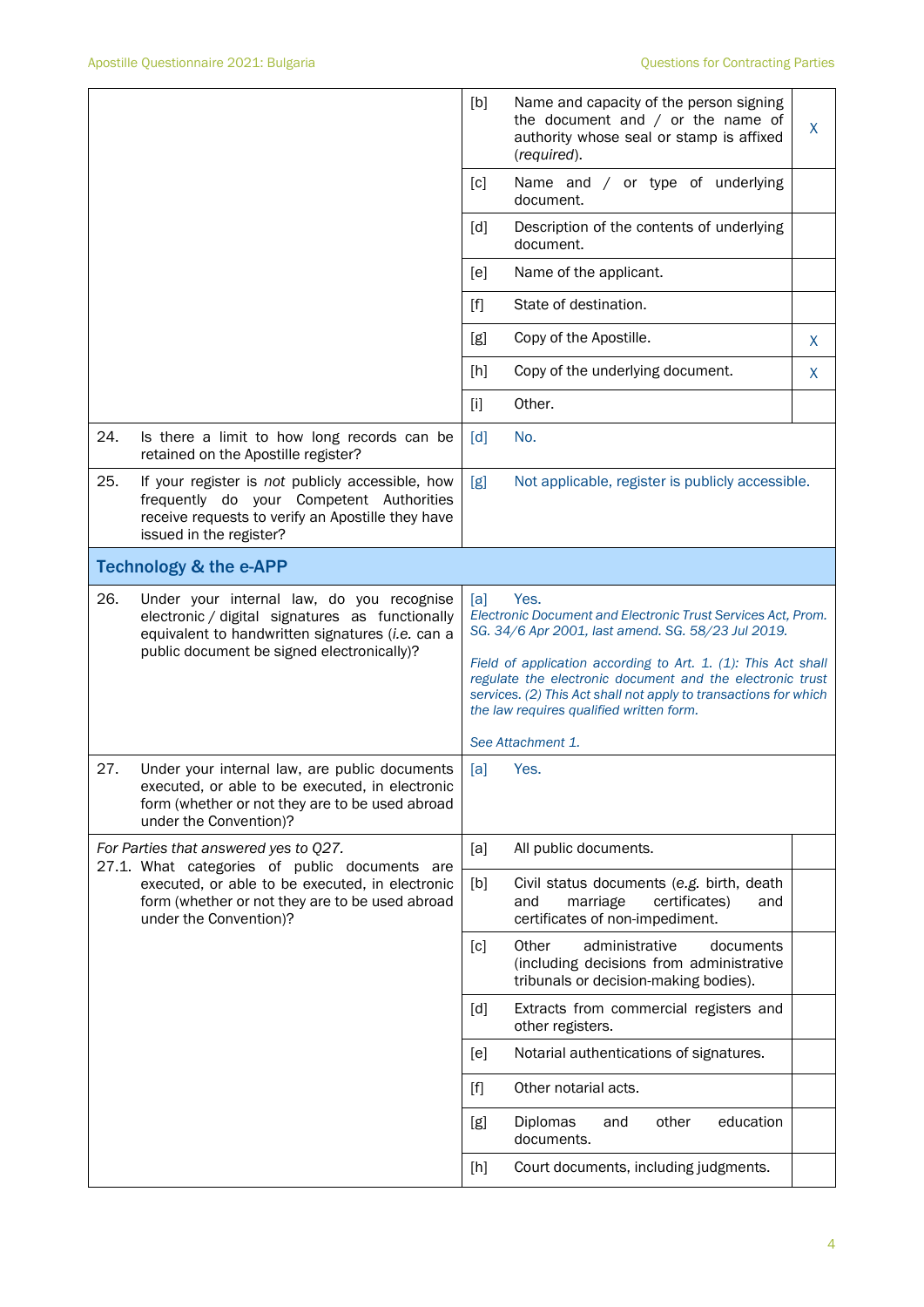|                                                                                                                                                                                                                             | Patents or other documents pertaining to<br>$[1]$<br>intellectual property rights.                                      |
|-----------------------------------------------------------------------------------------------------------------------------------------------------------------------------------------------------------------------------|-------------------------------------------------------------------------------------------------------------------------|
|                                                                                                                                                                                                                             | ΙjΙ<br>Documents relating to adoptions.                                                                                 |
|                                                                                                                                                                                                                             | Translations.<br>[k]                                                                                                    |
|                                                                                                                                                                                                                             | Medical or health certificates.<br>Ш                                                                                    |
|                                                                                                                                                                                                                             | Criminal records.<br>$\lceil m \rceil$                                                                                  |
|                                                                                                                                                                                                                             | Import or export licences.<br>[n]                                                                                       |
|                                                                                                                                                                                                                             | Certificates of origin.<br>[0]                                                                                          |
|                                                                                                                                                                                                                             | Certificates of conformity.<br>[p]                                                                                      |
|                                                                                                                                                                                                                             | Other.<br>[a]<br>It is not within the competence of the NACID to<br>X<br>answer this question.                          |
| For Parties that answered yes to Q27.<br>27.2. Approximately what percentage of your public<br>documents are originally executed in electronic<br>form (whether or not they are to be used abroad<br>under the Convention)? | It is not within the competence of the NACID to answer<br>this question.                                                |
| 28.<br>Do you issue e-Apostilles?                                                                                                                                                                                           | Yes.<br>[a]                                                                                                             |
| For Parties that answered yes to Q28.<br>28.3. Under your internal law, which of the following<br>do you consider public documents for the<br>purpose of issuing e-Apostilles?                                              | [a]<br>Electronic public documents.<br>[b]<br>Paper public documents that have<br>been<br>scanned by a public official. |
| For Parties that answered yes to Q28.<br>28.4. How is an e-Apostille signed (i.e. what technology<br>apply<br>electronic / digital<br>used<br>to<br>an<br>is<br>signature)?                                                 | [a]<br>A government-built certificate.                                                                                  |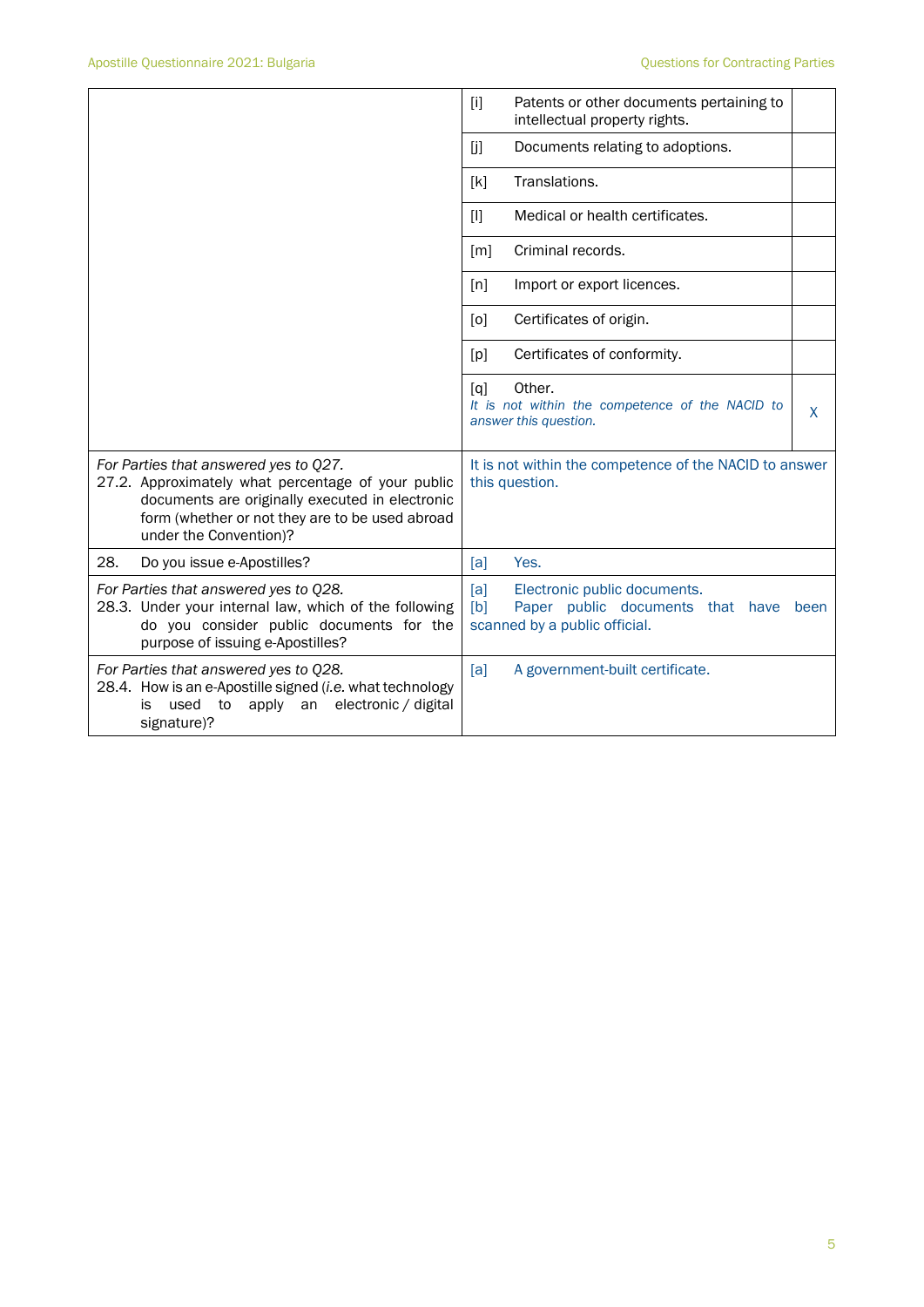| For Parties that answered yes to Q28.<br>28.5. How is an e-Apostille affixed to / associated with<br>the underlying public document to ensure it is<br>not tampered with? | The verification of electronically signed document<br>includes two actions:<br>Verification of the validity of e-signature by which<br>the document has been signed.<br>Verification if the document has not been<br>already modified after it has been signed<br>(i.e., integrity).<br>The verification can be made on the Internet site<br>of the State e-Government Agency in section<br>e-Document":<br>"Validation<br><b>of</b><br>https://evalidation.egov.bg/Validation/DigitalSi<br>gnature<br>The verification of the time certificate is made for<br>e-document which has been signed by e-signature with<br>time stamp generated at it. The validity of the time<br>stamp:<br>Certifies the time of signing the e-document and<br>Guarantees that the document has been drawn |  |  |
|---------------------------------------------------------------------------------------------------------------------------------------------------------------------------|------------------------------------------------------------------------------------------------------------------------------------------------------------------------------------------------------------------------------------------------------------------------------------------------------------------------------------------------------------------------------------------------------------------------------------------------------------------------------------------------------------------------------------------------------------------------------------------------------------------------------------------------------------------------------------------------------------------------------------------------------------------------------------------|--|--|
|                                                                                                                                                                           | before the action of time signing.<br>The verification can be made on the Internet site<br>of the State e-Government Agency in section<br>"Validation of Time Certificate":<br>https://evalidation.egov.bg/Validation/TimeSta<br>mp                                                                                                                                                                                                                                                                                                                                                                                                                                                                                                                                                      |  |  |
| For Parties that answered yes to Q28.<br>28.6. Once issued, how is the e-Apostille transmitted<br>to the applicant?                                                       | Other.<br>[e]<br>There are three options to transmit the e-Apostille to the<br>applicant:<br>1. Via secured email;<br>2. Electronic transmission via online platform administered<br>by the government and<br>3. Electronic transmission via online platform administered<br>by NACID.                                                                                                                                                                                                                                                                                                                                                                                                                                                                                                   |  |  |
| 29.<br>Are your authorities<br>equipped to accept<br>incoming e-Apostilles?                                                                                               |                                                                                                                                                                                                                                                                                                                                                                                                                                                                                                                                                                                                                                                                                                                                                                                          |  |  |
| 30.<br>Do you maintain an e-Register?                                                                                                                                     | Yes.<br>[a]                                                                                                                                                                                                                                                                                                                                                                                                                                                                                                                                                                                                                                                                                                                                                                              |  |  |
| For Parties that answered yes to Q30.<br>30.2. What technology is used to maintain your<br>e-Register?                                                                    | [c]<br>Other.<br>The technology has been specifically designed for NACID to<br>maintain an e-Register.                                                                                                                                                                                                                                                                                                                                                                                                                                                                                                                                                                                                                                                                                   |  |  |
| 31.<br>Have you been in contact with other Competent<br>Authorities that operate an e-APP component<br>and exchanged information and / or relevant<br>experience?         | No.<br>[b]                                                                                                                                                                                                                                                                                                                                                                                                                                                                                                                                                                                                                                                                                                                                                                               |  |  |
| <b>Issues with Apostilles</b>                                                                                                                                             |                                                                                                                                                                                                                                                                                                                                                                                                                                                                                                                                                                                                                                                                                                                                                                                          |  |  |
| 32.<br>Has an Apostille <i>issued</i> by your Competent<br>Authority ever been refused by the authorities of<br>another Contracting Party on the following                | [a]<br>Form requirements (e.g. square-shaped,<br>sides of at least nine centimetres, border,<br>ink, etc).                                                                                                                                                                                                                                                                                                                                                                                                                                                                                                                                                                                                                                                                               |  |  |
| grounds:                                                                                                                                                                  | [b]<br>The manner in which the Apostille was<br>the underlying<br>affixed / attached<br>to<br>document.                                                                                                                                                                                                                                                                                                                                                                                                                                                                                                                                                                                                                                                                                  |  |  |
|                                                                                                                                                                           | [c]<br>The Apostille was not signed.                                                                                                                                                                                                                                                                                                                                                                                                                                                                                                                                                                                                                                                                                                                                                     |  |  |
|                                                                                                                                                                           | of<br>the<br>standard<br>[d]<br>One<br>or<br>more<br>informational items were not filled in.                                                                                                                                                                                                                                                                                                                                                                                                                                                                                                                                                                                                                                                                                             |  |  |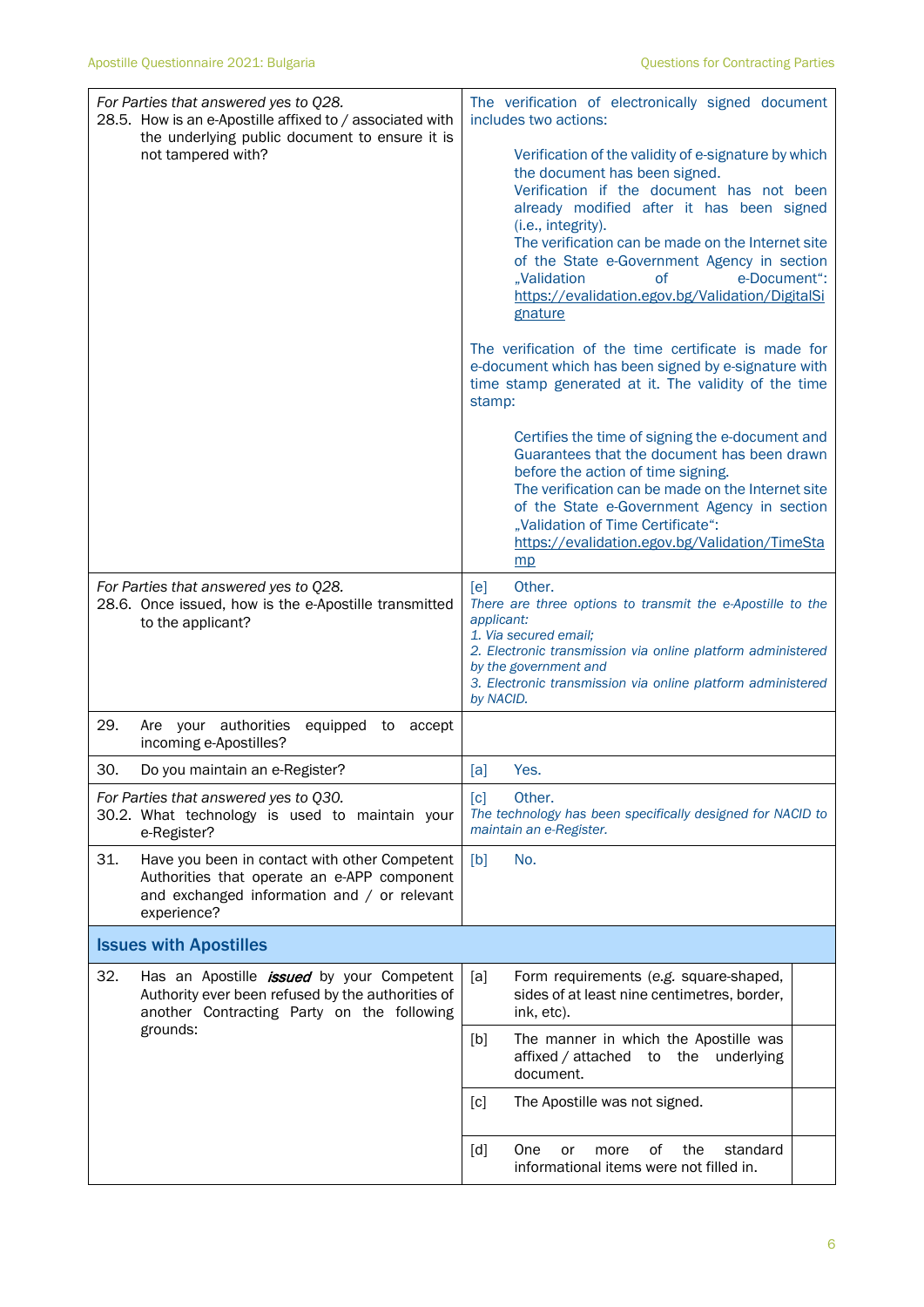|                                                                                                                                                                 | The Apostille was in electronic form (an<br>[e]<br>e-Apostille).                                                                                                                                                                                                     |
|-----------------------------------------------------------------------------------------------------------------------------------------------------------------|----------------------------------------------------------------------------------------------------------------------------------------------------------------------------------------------------------------------------------------------------------------------|
|                                                                                                                                                                 | $[f]$<br>The underlying public document was in<br>electronic form.                                                                                                                                                                                                   |
|                                                                                                                                                                 | The underlying public document had<br>[g]<br>expired / was not issued within a certain<br>timeframe.                                                                                                                                                                 |
|                                                                                                                                                                 | The underlying document was not a<br>[h]<br>public document under the law of the<br>destination.                                                                                                                                                                     |
|                                                                                                                                                                 | Other.<br>$[1]$                                                                                                                                                                                                                                                      |
|                                                                                                                                                                 | [j]<br>Unknown.                                                                                                                                                                                                                                                      |
|                                                                                                                                                                 | [k]<br>No / Not applicable.<br>X                                                                                                                                                                                                                                     |
| For Parties that answered other than "No" to Q32.<br>32.1. If an Apostille was rejected, what action did you                                                    | The Apostille was reissued.<br>[a]                                                                                                                                                                                                                                   |
| take?                                                                                                                                                           | Contacted the receiving authority.<br>[b]                                                                                                                                                                                                                            |
|                                                                                                                                                                 | Contacted the Competent Authority of the<br>[c]<br>place of destination.                                                                                                                                                                                             |
|                                                                                                                                                                 | [d]<br>Contacted nearest diplomatic mission of<br>the place of destination.                                                                                                                                                                                          |
|                                                                                                                                                                 | Contacted<br>diplomatic<br>[e]<br>own<br>mission<br>accredited to the place of destination.                                                                                                                                                                          |
|                                                                                                                                                                 | Contacted the Permanent Bureau.<br>$[f]$                                                                                                                                                                                                                             |
|                                                                                                                                                                 | No action taken.<br>[g]                                                                                                                                                                                                                                              |
|                                                                                                                                                                 | Other.<br>[h]                                                                                                                                                                                                                                                        |
|                                                                                                                                                                 | $[1] % \begin{center} % \includegraphics[width=\linewidth]{imagesSupplemental_3.png} % \end{center} % \caption { % Our method is used for the method. % The method is used in the image. % The method is used in the image. % } % \label{fig:example} %$<br>Unknown. |
| 33.<br>Has your Competent Authority ever been<br>requested by external Competent Authorities to<br>certify or confirm your procedure for issuing<br>Apostilles? | [b]<br>No.                                                                                                                                                                                                                                                           |
| 34.<br>Has an Apostille <i>received</i> by your authorities<br>ever been refused on the following grounds:                                                      | [a]<br>The issuing State was not a Contracting<br>Party to the Apostille Convention.                                                                                                                                                                                 |
|                                                                                                                                                                 | Form requirements (e.g. square-shaped,<br>[b]<br>sides of at least nine centimetres, border,<br>ink, etc).                                                                                                                                                           |
|                                                                                                                                                                 | The manner in which the Apostille was<br>[c]<br>affixed / attached<br>the underlying<br>to<br>document.                                                                                                                                                              |
|                                                                                                                                                                 | [d]<br>The Apostille was not signed.                                                                                                                                                                                                                                 |
|                                                                                                                                                                 | One<br>0f<br>the<br>standard<br>[e]<br>or<br>more<br>informational items were not filled in.                                                                                                                                                                         |
|                                                                                                                                                                 | $[f]$<br>The Apostille was in electronic form (an<br>e-Apostille).                                                                                                                                                                                                   |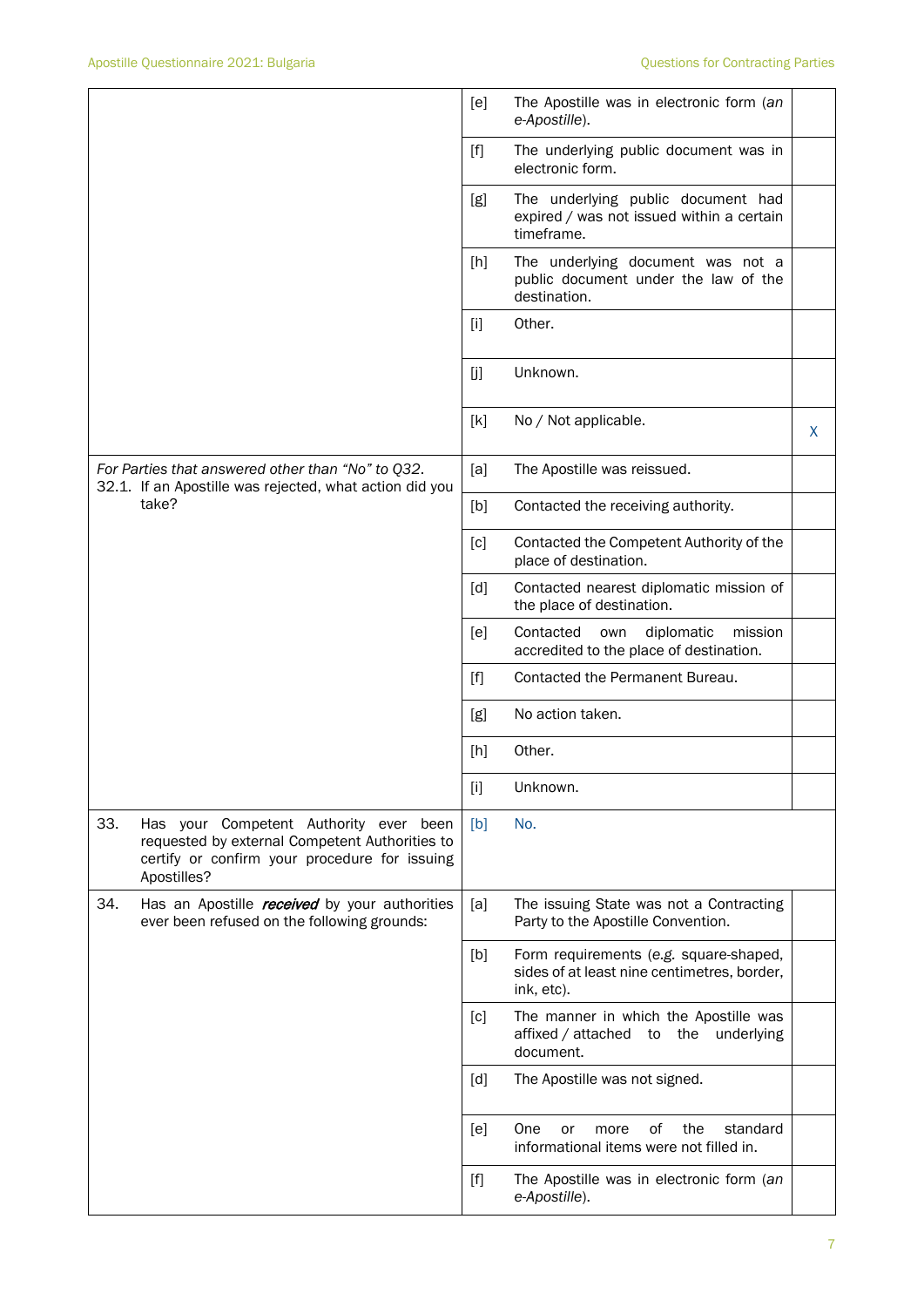|     |                                                                                                                                                                                                                                                                                                                                                                                                                                                                                                                                                         | [g]               | The underlying public document was in<br>electronic form.                                     |   |
|-----|---------------------------------------------------------------------------------------------------------------------------------------------------------------------------------------------------------------------------------------------------------------------------------------------------------------------------------------------------------------------------------------------------------------------------------------------------------------------------------------------------------------------------------------------------------|-------------------|-----------------------------------------------------------------------------------------------|---|
|     |                                                                                                                                                                                                                                                                                                                                                                                                                                                                                                                                                         | $[h]$             | The underlying public document had<br>expired / was not issued within a certain<br>timeframe. |   |
|     |                                                                                                                                                                                                                                                                                                                                                                                                                                                                                                                                                         | $[1]$             | The underlying document was not a<br>public document under the law of the<br>destination.     |   |
|     |                                                                                                                                                                                                                                                                                                                                                                                                                                                                                                                                                         | [j]               | Other.                                                                                        |   |
|     |                                                                                                                                                                                                                                                                                                                                                                                                                                                                                                                                                         | [k]               | Unknown.                                                                                      |   |
|     |                                                                                                                                                                                                                                                                                                                                                                                                                                                                                                                                                         | $[]$              | No / Not applicable.                                                                          | X |
|     | <b>Miscellaneous</b>                                                                                                                                                                                                                                                                                                                                                                                                                                                                                                                                    |                   |                                                                                               |   |
| 35. | Would you be interested in attending the 2021<br>meeting of the Special Commission on the<br>practical operation of the Apostille Convention?                                                                                                                                                                                                                                                                                                                                                                                                           | $\lceil c \rceil$ | No.                                                                                           |   |
| 36. | Have<br>encountered<br>you<br>any<br>persistent<br>difficulties,<br>issues, or challenges<br>in<br>the<br>operation of the Apostille Convention that you<br>would like discussed at the 2021 Special<br>Commission?<br>If yes, would you like your answer to this question to be                                                                                                                                                                                                                                                                        | [b]               | No.                                                                                           |   |
| 37. | published without reference to your authority or State?<br>Do you have any suggestions that could assist in                                                                                                                                                                                                                                                                                                                                                                                                                                             | [b]               | No.                                                                                           |   |
|     | the promotion, implementation, or operation of<br>the Apostille Convention?<br>If yes, would you like your answer to this question to be<br>published without reference to your authority or State?                                                                                                                                                                                                                                                                                                                                                     |                   |                                                                                               |   |
| 38. | Would you be interested in attending the 12 <sup>th</sup><br>International Forum on the e-APP (to be held in<br>conjunction with the meeting of the Special<br>Commission)?                                                                                                                                                                                                                                                                                                                                                                             | [b]               | Yes, via videoconference.                                                                     |   |
| 39. | Are there any specific topics or practical issues<br>that you would like discussed at the e-APP<br>Forum?<br>If yes, would you like your answer to this question to be<br>published without reference to your authority or State?                                                                                                                                                                                                                                                                                                                       | [b]               | No.                                                                                           |   |
| 40. | The Permanent Bureau is in the process of<br>drafting a 2 <sup>nd</sup> edition of the Apostille Handbook.<br>Are there any specific topics, suggestions for<br>presentation or formatting, or any other<br>proposals for inclusion?<br>Please note that answers to this question will not be<br>incorporated into the first draft of the 2nd edition.<br>The PB will take them into account in preparing<br>subsequent drafts.<br>If yes, would you like your answer to this question to be<br>published without reference to your authority or State? | [b]               | No.                                                                                           |   |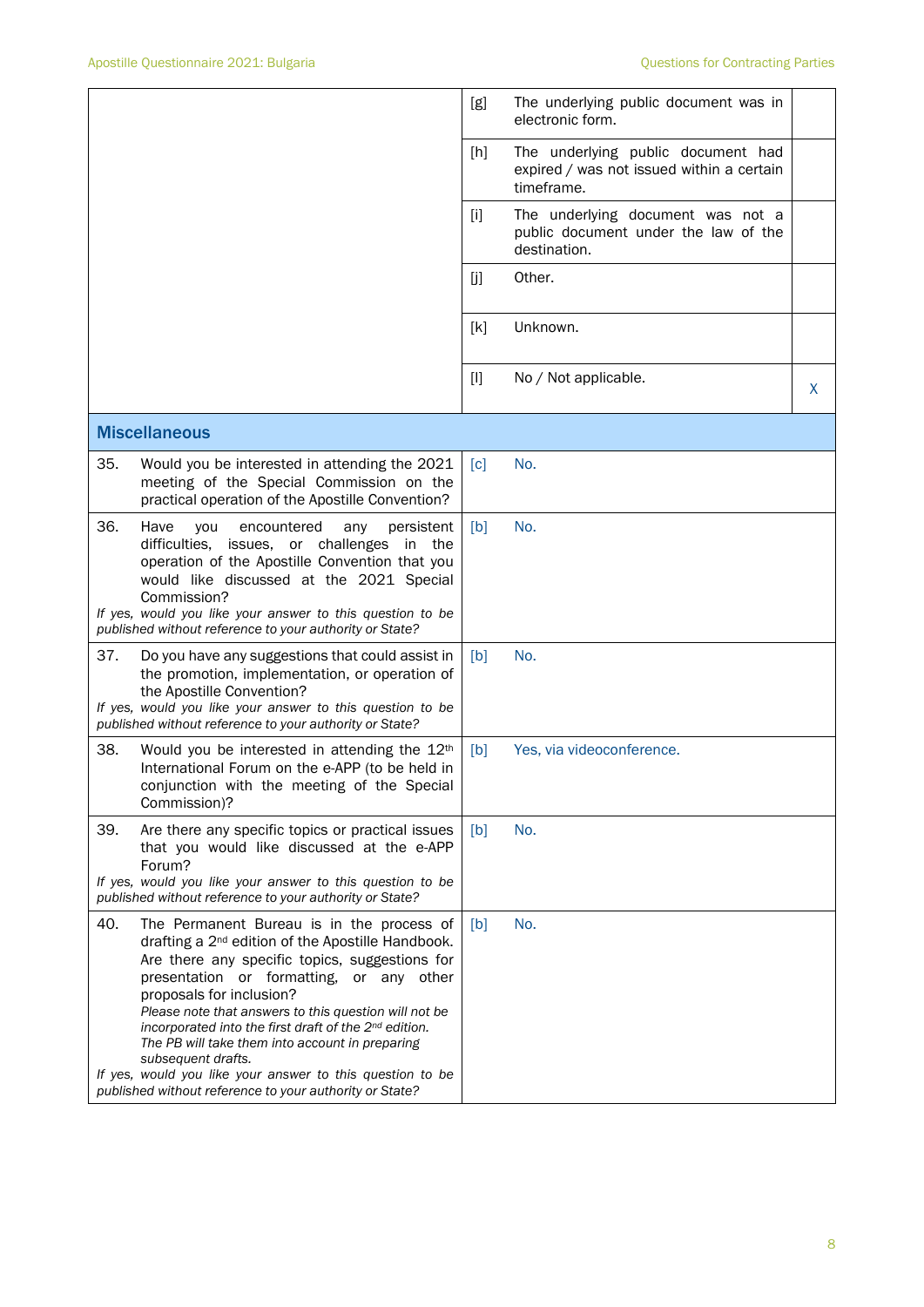# **ELECTRONIC DOCUMENT AND ELECTRONIC TRUST SERVICES ACT**

*Prom. SG. 34/6 Apr 2001, amend. SG. 112/29 Dec 2001, amend. SG. 30/11 Apr 2006, amend. SG. 34/25 Apr 2006, amend. SG. 38/11 May 2007, amend. SG. 100/21 Dec 2010, suppl. SG. 101/20 Dec 2016, amend. and suppl. SG. 85/24 Oct 2017, amend. SG. 97/5 Dec 2017, amend. SG. 14/13 Feb 2018, amend. SG. 1/3 Jan 2019, amend. SG. 58/23 Jul 2019*

### **Chapter one. GENERAL**

### **Field of application**

Art. 1. (1) (Amend. – SG, 85/17) This Act shall regulate the electronic document and the electronic trust services.

(2) This Act shall not apply:

1. to transactions for which the law requires qualified written form;

2. (amend. – SG, 85/17) where the holding of a document or a copy thereof has legal importance.

# **Chapter two. ELECTRONIC STATEMENT AND ELECTRONIC DOCUMENT (TITLE, AMEND. – SG, 85/17) Chapter two. ELECTRONIC DOCUMENT AND ELECTRONIC SIGNATURE**

#### **Electronic statement**

Art. 2. (1) (Amend. – SG, 85/17) Electronic statement is a verbal statement presented in digital form by a generally adopted transformation standard, reading and presentation of the information.

(2) The electronic statement can also contain non-verbal information.

### **Electronic document**

Art. 3. (1) (Amend. – SG, 85/17) Electronic document is an electronic document in the meaning of Art. 3, item. 35 of Regulation (EU) No 910/2014 of the European Parliament and of the Council of 23 July 2014 on electronic registration and trust services for electronic transactions in the internal market and repealing Directive 1999/93/EC (OJ, L 257/73 of 28 August 2014) called hereinafter "Regulation (EU) N 910/2014".

(2) (Suppl. – SG, 85/17) The written form shall be considered complied with if an electronic document is compiled, containing electronic statement.

#### **Author and signatory of the electronic statement**

Art. 4. Author of the electronic statement is the individual indicated in the statement as its author. Signatory of the electronic statement is the person on whose behalf the electronic statement is made.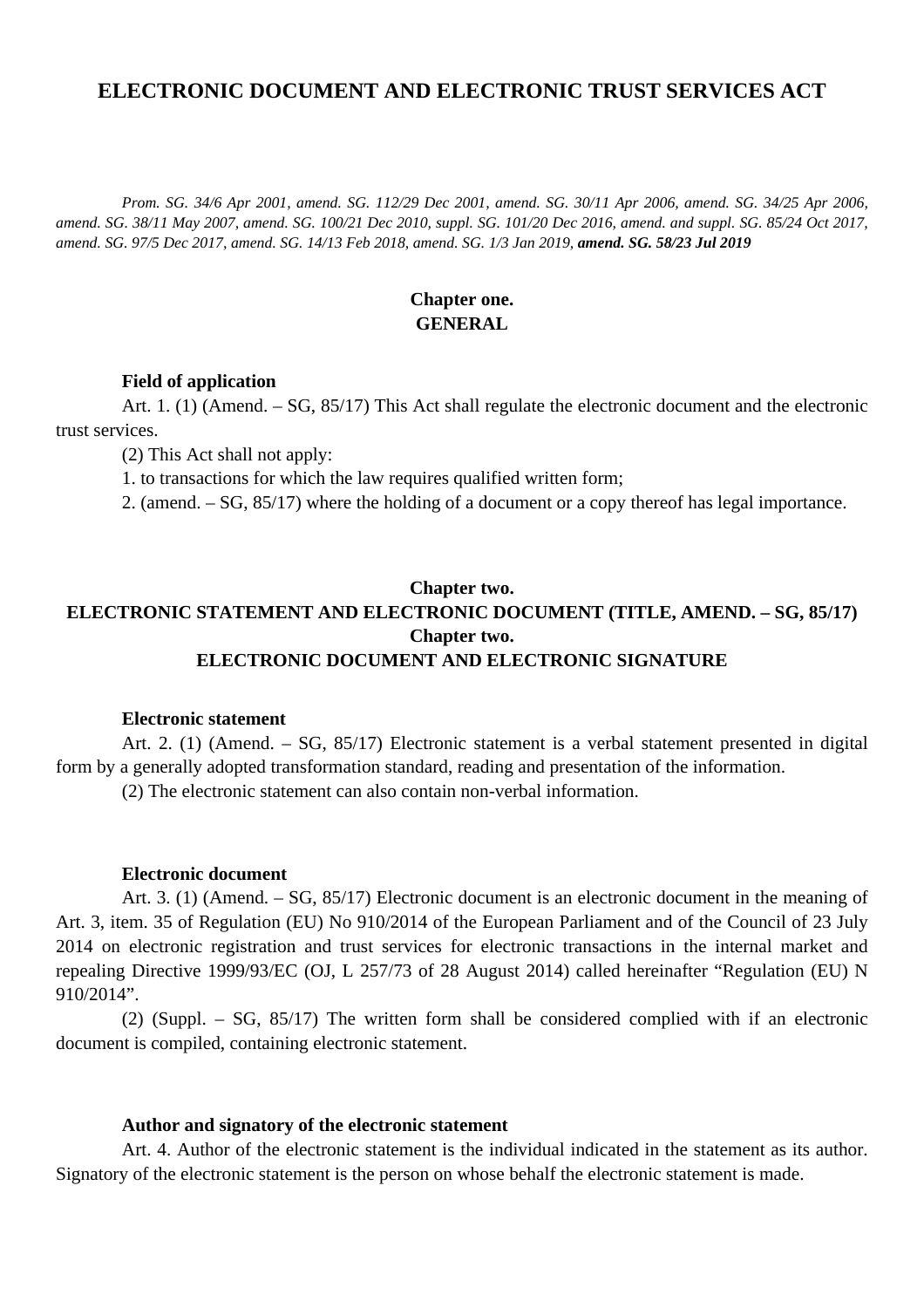### **Addressee of the electronic statement**

Art. 5. The addressee of the electronic statement can be a person who, by virtue of a law, is obliged to receive electronic statements or which, on the grounds of unambiguous circumstances, can be considered agreed to receive the statement in electronic form.

### **Mediator of the electronic statement**

Art. 6. (1) (supple. - SG 100/10, in force from 01.07.2011) Mediator of an electronic statement is a person who, by assignment of the signatory, author or recipient, sends, receives, records or stores an electronic statement or performs other services related to it.

(2) The mediator of an electronic statement shall be obliged:

1. to have technical and technological equipment which provides reliability of the used systems;

2. to keep personnel possessing the necessary expert knowledge, experience and qualification;

3. to provide conditions for precise determination of the time and source of the transmitted electronic statements;

4. to use reliable systems for storing the information under item 3;

5. (amend., SG 38/07; amend. - SG 100/10, in force from 01.07.2011) to store the information under item 3 for a period of one year.

(3) The mediator of the electronic statement shall be responsible for the caused damages by nonfulfilment of his obligations under para 2.

#### **Errors in transmitting electronic statement**

Art. 7. The signatory shall bear the risk of errors in transmitting electronic statement, unless the addressee has not taken due care.

### **Confirmation of receipt of an electronic statement (Title amend. - SG 100/10, in force from 01.07.2011)**

Art. 8. (1) Confirmation of receipt of an electronic statement shall not be required for deeming it received by the recipient, unless otherwise stipulated between the parties. Where the parties have stipulated that confirmation of the receipt is required and have not specified a time limit for that, the confirmation shall be made in a reasonable term.

(2) (revoked - SG 100/10, in force from 01.07.2011)

(3) The confirmation of receipt shall not certify the contents of the electronic statement.

### **Time of sending an electronic statement**

Art. 9. The electronic statement shall be considered sent with its receipt in an information system which is not controlled by the author.

### **Time of receiving an electronic statement**

Art. 10. (1) (amend. - SG 100/10, in force from 01.07.2011) The electronic statement shall be considered received with its receipt in the information system indicated by the addressee. If the addressee has not indicated an specific information system the statement shall be considered received with its receipt in any information system of the addressee, and if the addressee has no information system - with its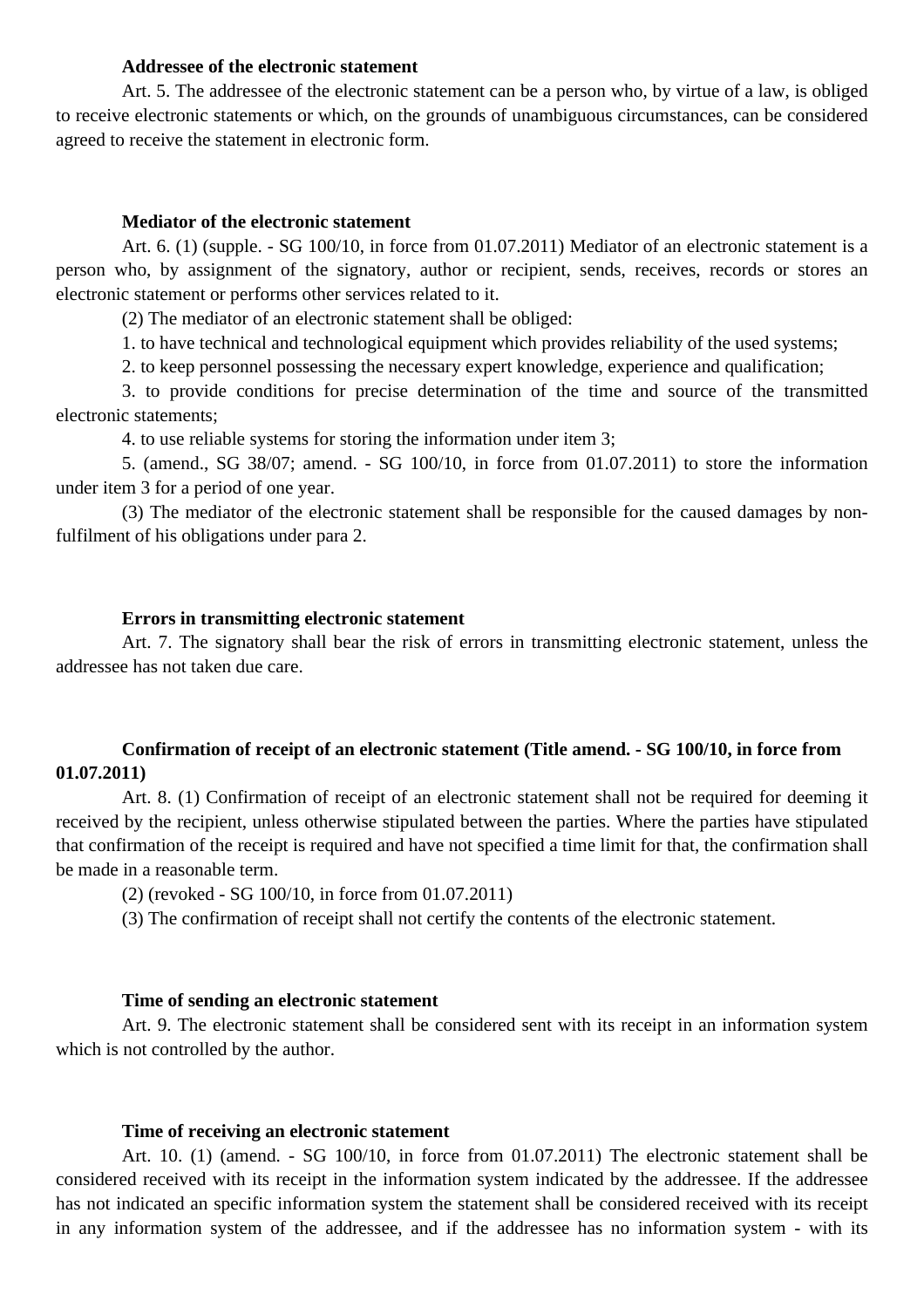drawing out by the addressee of the information system where the statement has been received.

(2) If confirmation has been stipulated, the electronic statement shall be received with the confirmation being sent by the recipient for its receipt.

### **Time of learning about an electronic statement**

Art. 11. It shall be considered that the addressee of the electronic statement has learned about its contents within a reasonable period after its receipt.

#### **Place of sending and receiving an electronic statement**

Art. 12. (1) An electronic statement shall be considered sent from the place of activity of its signatory.

(2) The electronic statement shall be considered received at the place of activity of its addressee.

(3) If the signatory or the addressee of the statement has more than one place of activity considered as place of activity shall be the one which is most closely related to the statement and its fulfilment, taking into account the circumstances which have been known to the signatory and to the addressee or have been taken into consideration by them at any time before or during the performance of the statement.

(4) If the signatory or the addressee has no place of activity his permanent residence shall be taken into consideration.

#### **Electronic signature**

Art. 13. (amend. - SG 100/10, in force from 01.07.2011, amend. – SG, 85/17) (1) Electronic signature shall be electronic signature in the meaning of Art. 3, p. 10 of Regulation (EU) N 910/2014.

(2) Advanced electronic signature shall be an electronic signature in the meaning of Art. 3, p. 11 of Regulation (EU) No 910/2014.

(3) Qualified electronic signature shall be an electronic signature in the meaning of Art. 3, p. 12 of Regulation (EU) No 910/2014.

(4) The legal force of the electronic signature and of the advanced electronic signature shall be equal to the handwriting signature, where this has been agreed between the parties.

#### **Confidentiality of the data for creation of an electronic signature**

Art. 14. (Repealed – SG, 85/17)

**Contesting an electronic signature** Art. 15. (Repealed – SG, 85/17)

**Chapter three. ELECTRONIC TRUST SERVICES (TITLE AMEND. - SG 100/10, IN FORCE FROM 01.07.2011, AMEND. – SG, 85/17) Chapter three. QUALIFIED ELECTRONIC SIGNATURE (TITLE AMEND. - SG 100/10, IN FORCE FROM**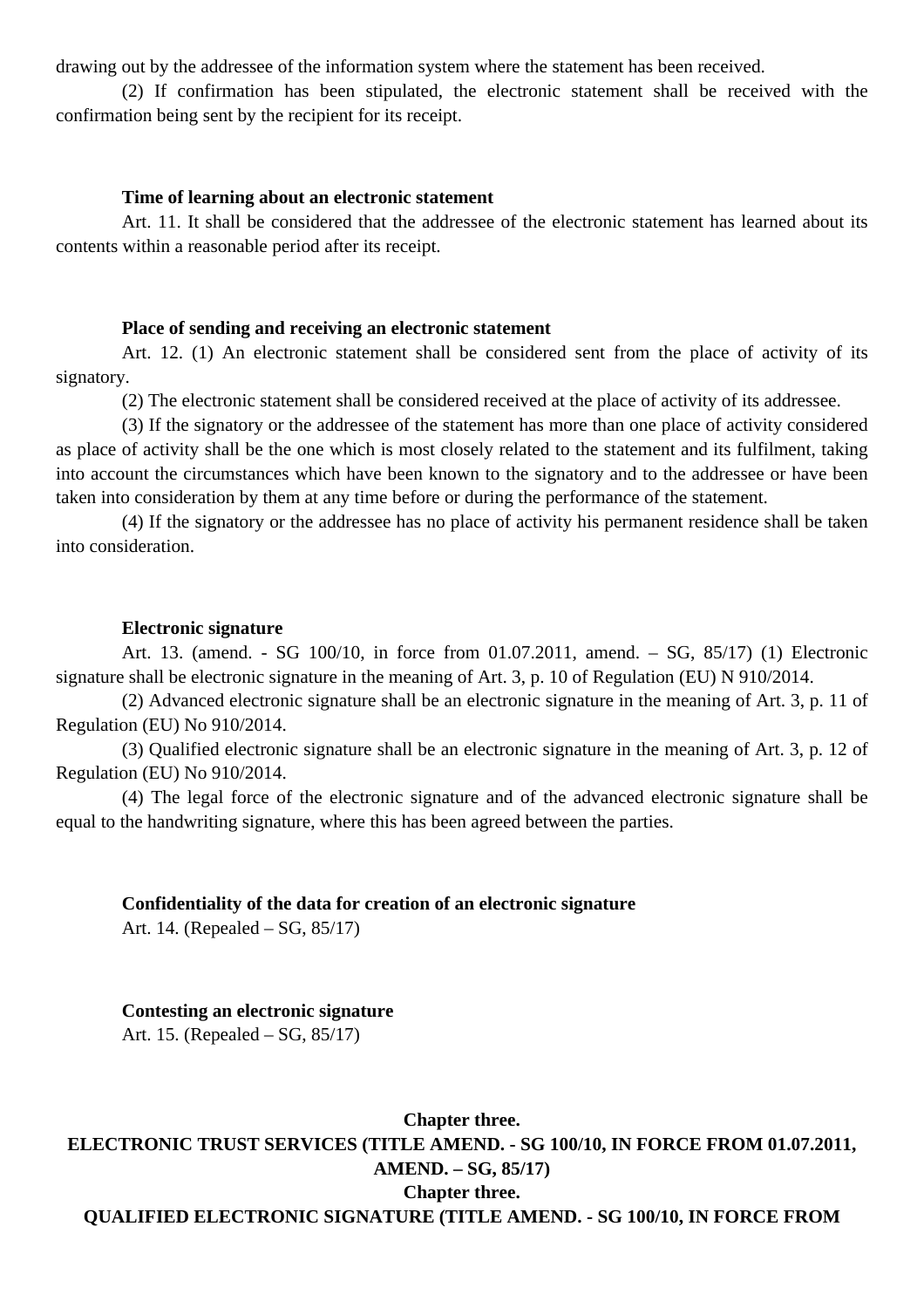#### **01.07.2011)**

### **Section I. General**

### **Definition**

Art. 16. Amend. - SG 100/10, in force from 01.07.2011, amend. – SG, 85/17) Electronic trust services shall be trust services in the meaning of Art. 3, p. 16 of Regulation (EU) N 910/2014.

### **Device for creation of qualified electronic signature and device for creation of qualified electronic stamp (Title amend. - SG 100/10, in force from 01.07.2011, amend. – SG, 85/17)**

Art. 17 (Amend. - SG 100/10, in force from 01.07.2011, amend. – SG, 85/17) (1) The compliance of the devices for creation of a qualified electronic signature and the devices for creation of a qualified electronic stamp with the requirements of Annex II of Regulation (EU) N 910/2014 shall be identified by persons, accredited by the Bulgarian Accreditation Service Executive Agency, or by other organizations under Art. 30, Para. 1 of the quoted Regulation.

(2) Bulgarian Accreditation Service Executive Agency shall keep a public register of the accredited by it persons and shall publish of its official website a list of the identified by them devices for creation of a qualified electronic signature and of devices for creation of a qualified electronic stamp.

(3) Bulgarian Accreditation Service Executive Agency shall notify the European Commission about the circumstances under Art. 30, Para. 2 and Art. 31, Para. 1 of Regulation (EU) No 910/2014.

(4) Accreditation of the persons under Para. 1 shall be made by the Bulgarian Accreditation Service Executive Agency in compliance with the requirements of the delegated acts, adopted by the European Commission under Art. 30, Para. 4 of Regulation (EU) N 910/2014.

(5) Certification of the devices shall be made under the conditions, defined by Art. 30 Para. 3 and Art. 39, Para. 2 of Regulation (EU) N 910/2014.

#### **Confidentiality of the private key-word**

Art. 18. (revoked - SG 100/10, in force from 01.07.2011, new – SG, 85/17). A person, other than the titular, or creator shall not have the right to access to:

1. the data for creation of the electronic signature, electronic stamp and electronic time stamp;

2. the data for authenticity of a website and

3. the data, related to electronic recommended mail.

### **Contestation**

Art. 18a (New – SG, 85/17) (1) The person, indicated a titular of an electronic signature, creator of an electronic stamp and sender of data in electronic recommended mail, shall not contest the authorship, the titular, creation and sending to the addressee/receiver, where the created by the person electronic document has been:

1. sent through an information system, intended to operate in automated regime, or

2. created by a person, who has been provided by access to the way of identification.

(2) Para. 1, p. 2 shall not apply form the day, on which the addressee receives a notification, that the electronic document does not come from the author or titular.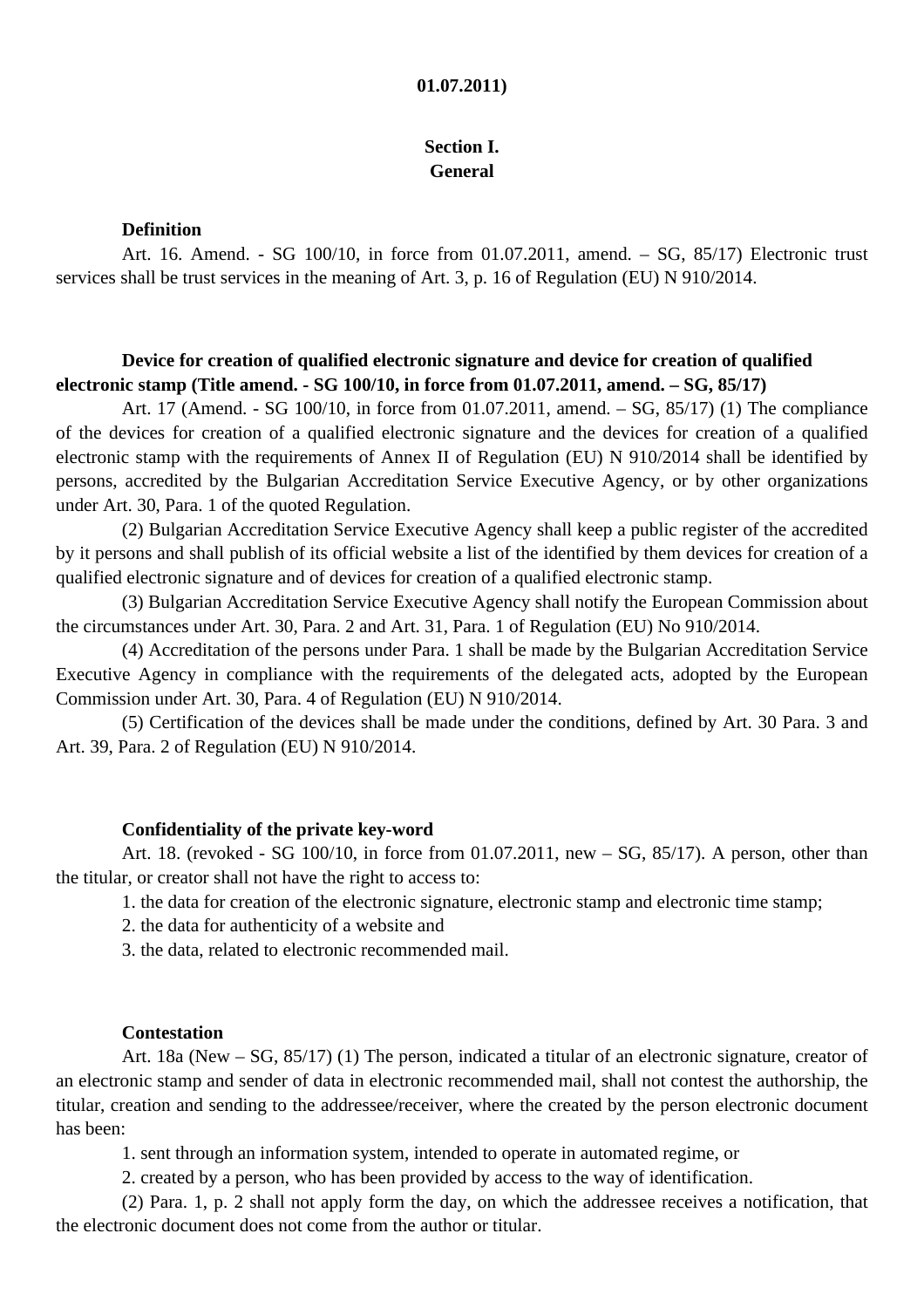(3) Para. 1 shall not apply, where the addressee of the statement has not laid the due care.

### **Section II. Trust Service Providers**

#### **Activity of the trust service providers**

Art. 19. (1) (Amend. – SG, 85/17) A trust service provider is a person in the meaning of Art. 3, p. 19 of Regulation (EU) N 910/2014.

(2) (amend. - SG 100/10, in force from 01.07.2011, amend., repealed – SG, 85/17)

 $(3)$  (new - SG 100/10, in force from 01.07.2011, suppl. – SG, 85/17) A provider of qualified trust services in the meaning of Art. 3, p. 20 of Regulation (EU) N 910.2014 shall be a person carrying out public functions.

#### **Organisations for voluntary accreditation**

Art. 20. (revoked - SG 100/10, in force from 01.07.2011)

### **Requirements for the activity of trust service providers**

Art. 21. (1) (Amend. – SG, 85/17) (1) The trust service providers shall carry out the security requirements under Art. 19 of Regulation (EU) N 910/2014.

(2) Providers of qualified trust service shall also fulfill the requirements of Art. 24 of Regulation (EU) N 910/2014.

(3) Providers of qualified trust service shall store the information under Art. 24, Para. 2, letter "h" of Regulation (EU) N 910/2014 for the term of 10 years, including after termination of the activity.

(4) Providers of trust services may not use the collected and stored information for purposes, other than those, related to their activity.

(5) The amount of the funds supported by the providers of qualified certification services and/or the insurance cover for non-performance of their obligations in accordance with Art. Article 24 paragraph 2, letter "c" of Regulation (EU) No 910/2014 shall be determined by an ordinance of the Council of Ministers on a proposal from the Communications Regulation Commission.

#### **Obligations of trust service providers**

Art. 22. (Repealed, - SG, 85/17)

#### **Relations with the signatory**

Art. 23. (Amend. – SG, 85/17) The relations between the identity service provider and the signatory shall be settled by a contract.

### **Termination of the activity of a provider of qualified identity services**

Art. 23a (New – SG, 85/17) Termination of the activity of a provider of qualified trust services shall be determined by the Ordinance under Art. 21, Para. 5.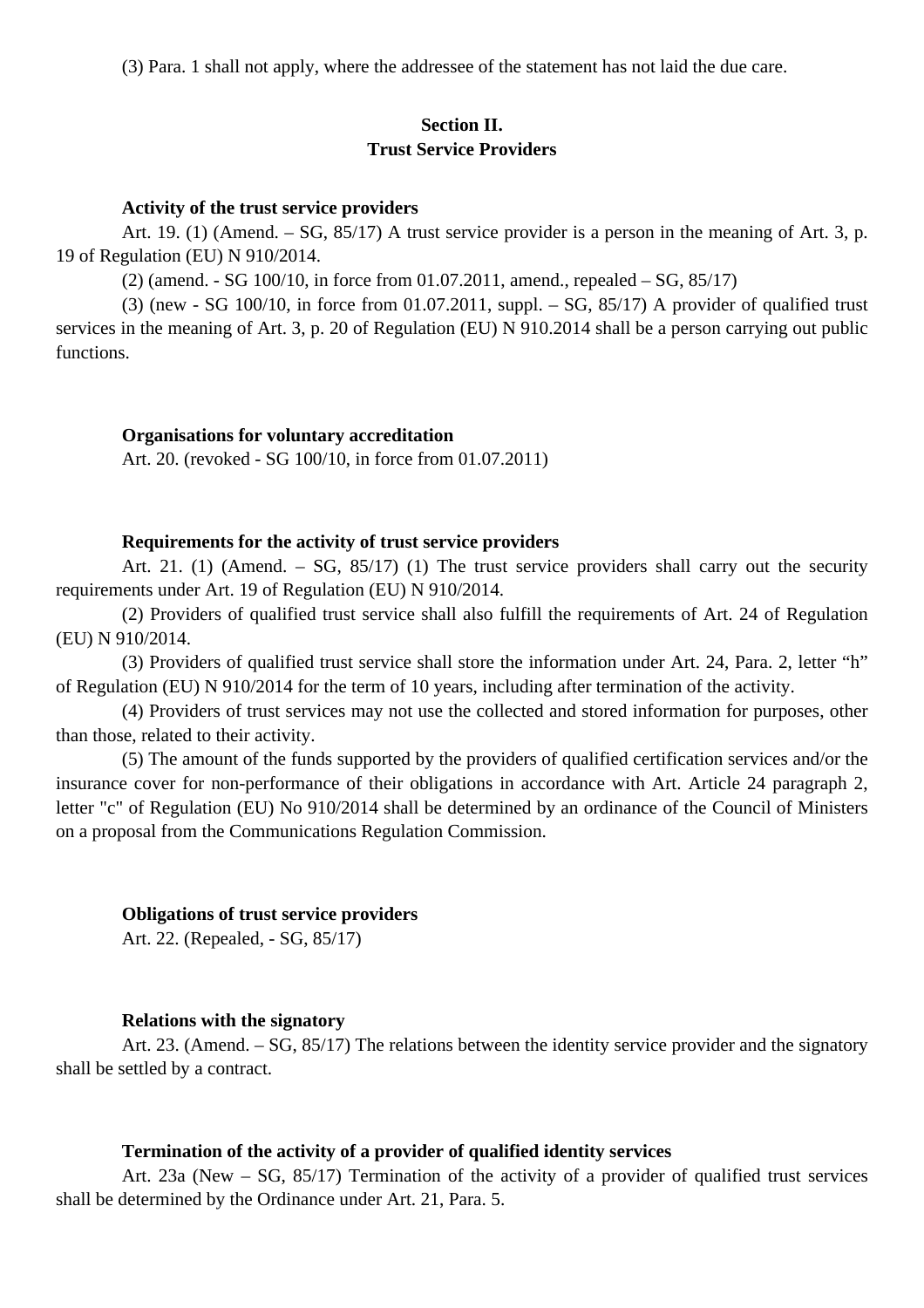### **Section III.**

# **Qualified certifications (Title amend. - SG 100/10, in force from 01.07.2011, amend. – SG, 85/17) Section III.**

**Certificates for qualified electronic signature (Title amend. - SG 100/10, in force from 01.07.2011)**

**Certificate**

Art. 24. (1) (Repealed – SG, 85/17)

### **Issuance of certificate**

Art. 25. (1) (Amend. – SG, 100/10, in force from 01.07.2011, amend. – SG, 85/17) The qualified trust service provider shall issue a qualified certificate upon request of the signatory under the requirements of Art. 24, Para. 1 of Regulation (EU) N 910/2014.

(2) (Repealed, SG, 85/17).

(3) (Amend. - SG 100/10, in force from 01.07.2011, repealed – SG, 85/17).

(4) (revoked - SG 100/10, in force from 01.07.2011)

(5) (amend. - SG 100/10, in force from 01.07.2011) The trust service provider shall issue immediately the certificate by publishing it in the register of certificates.

(6) (new - SG 100/10, in force from 01.07.2011, amend.  $-$  SG, 85/17) The titular of the issued certificate, within 3 -day term from its publication in the register may contest on its contents, if there are errors or incompleteness.

(7) (New – SG, 85/17) In case that contest has been made under Para. 6, the errors or incompleteness shall be removed immediately by the provided by issuing a new certificate, without payment of remuneration, apart from the cases, where the errors and incompleteness are due to production of untrue data.

(8) (New – SG, 85/17) The contents of the certificate shall be considered accepted, if no contest has been made under Para. 6.

#### **Notification about changes**

Art. 25a (New – SG, 85/17) (1) The titular of the issued certificate shall be obliged to notify immediately the provider of trust services about occurred changed in the circumstances, indicated in the certificate.

(2) The changes in the circumstances, indicated in the certificate shall not be counterparts to third conscientiouss persons.

#### **Suspension and renewal of the validity of the certificate**

Art. 26. (1) Unless it is agreed otherwise the trust service provider shall have the right to suspend the validity of the certificate issued by him for a period required by the circumstances, but for no longer than 48 hours, if a grounded doubt exists that the validity of the certificate must be terminated.

(2) Unless it is agreed otherwise the trust service provider shall be obliged to suspend the validity of a certificate issued by him for a period required by the circumstances but for no longer than 48 hours:

1. (amend. and suppl. – SG 100/10, in force from 01.07.2011, amend. – SG, 85/17) upon request of the signatory, without being obliged to establish the identity or the power of representation;

2. upon request of a person for whom, according to the circumstances, it is obvious that he might be aware about the security of the private key-word as a representative, partner, employee, member of the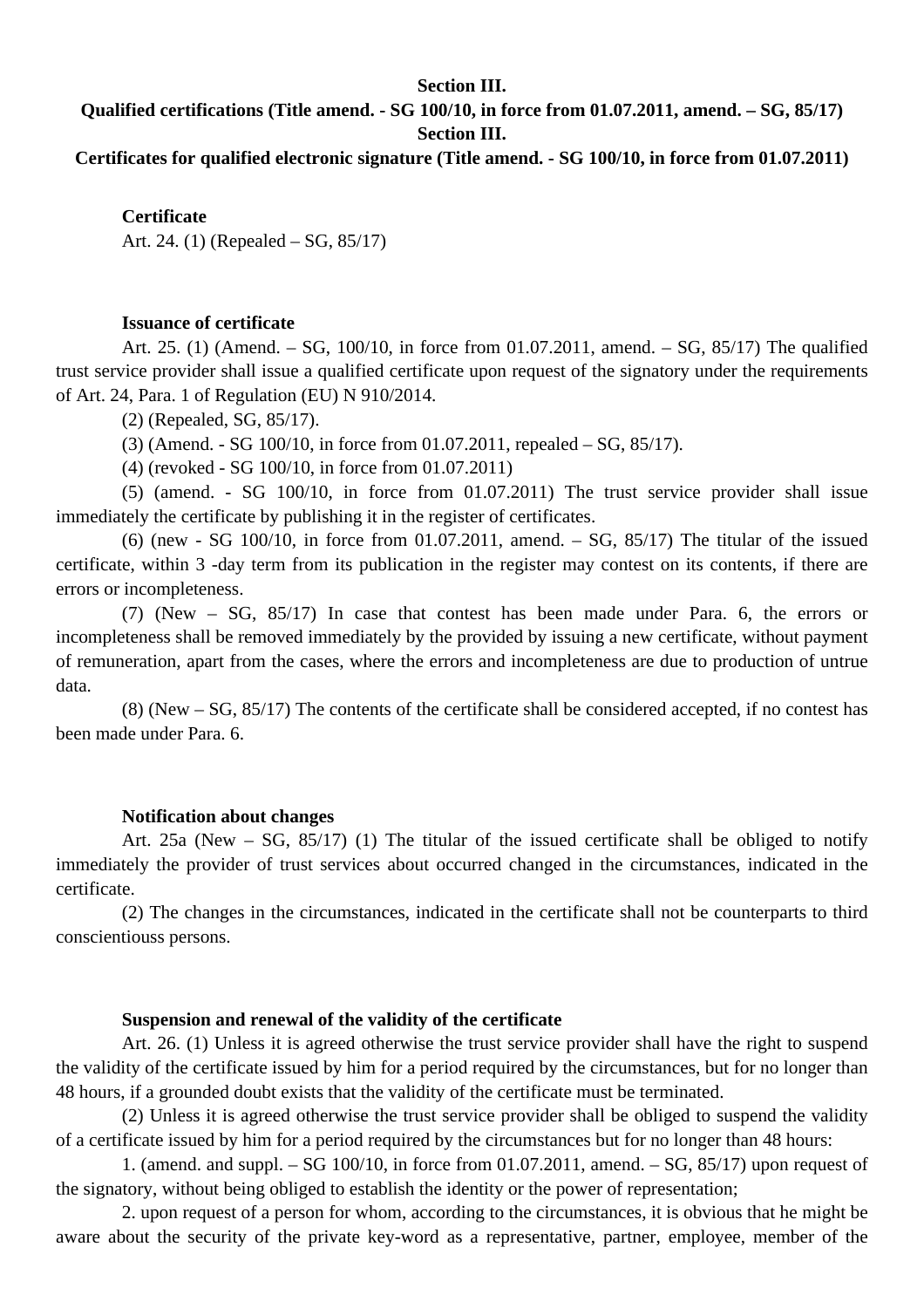family, etc.;

3. (Amend. SG 112/01) upon request of the Communications Regulation Commission.

(3) (Amend. SG 112/01) In the presence of an immediate danger for the interests of third persons or in the presence of enough information for violation of the law the Chairman of the Commission for regulation of the communications can oblige the respective trust service provider to suspend the validity of the certificate for a period required by the circumstances, but for no longer than 48 hours.

 $(4)$  (amend. – SG 100/10, in force from 01.07.2011, amend. – SG, 85/17) The trust service provider shall immediately inform the signatory about the suspension of the validity of the certificate.

(5) (amend. – SG 100/10, in force from 01.07.2011) The suspension of the validity of the certificate shall be carried out by its temporary entry into the list of the terminated certificates.

(6) The validity of the certificate shall be renewed by:

1. the expiration of the term of suspension;

2. (Amend. SG 112/01; suppl. – SG 100/10, in force from 01.07.2011, amend. – SG, 85/17) by the trust service provider - upon dropping the grounds for suspension or upon request of the signatory, after the trust service provider, respectively the Communications Regulation Commission, assure themselves that he has learned about the reason of the suspension, as well as that the request for renewal has been made as a result of the learning.

(7) (new – SG 100/10, in force from 01.07.2011, suppl. – SG,  $85/17$ ) The renewal of the certificate's validity shall not annul the legal consequences of the suspension.

### **Termination of the validity of the certificate**

Art. 27. (1) The validity of the certificate shall be terminated:

1. upon expiration of the term;

2. upon death or placing under judicial disability of the individual - trust service provider;

3. upon termination of the corporate body of the trust service provider without transferring the activity to another trust service provider.

4. (new – SG, 85/17) death or placement under prohibition of the titular;

5. (new – SG, 85/17) in case of termination of the legal person of the titular;

6. (new – SG, 85/17, in force from 01.01.2018, amend. – SG 14/18, revoked – SG 58/19, in force from 01.10.2020)

(2) (Amend. – SG,  $100/10$ , in force from 01.07.2011, amend. – SG,  $85/17$ ) The provider of trust services shall be obliged to terminate the force of the certificate upon request of the titular after he is convinced about his identity.

(3) (Amend. – SG, 85/17) The provider shall terminate the force of the certificate, where he finds that it has been issued on the basis of untrue data.

(4) (New – SG, 100/10, in force from 01.07.2011, repealed – SG, 85/17)

### **Register of the certificates**

Art. 28. (1) (amend. – SG 100/10, in force from 01.07.2011, amend. and suppl. – SG, 85/17) The provider of trust services shall keep an electronic register (data base) where he shall publish the electronic certificates used by him as a provider, the issued certificates and the list of the terminated certificates.

(2) (amend. – SG 100/10, in force from 01.07.2011, amend. – SG,  $85/17$ ) The provider of trust services cannot restrict the access to the register except upon request by the titular and only in respect to his certificate.

(3) (repealed – SG, 85/17)

(4) (repealed – SG, 85/17)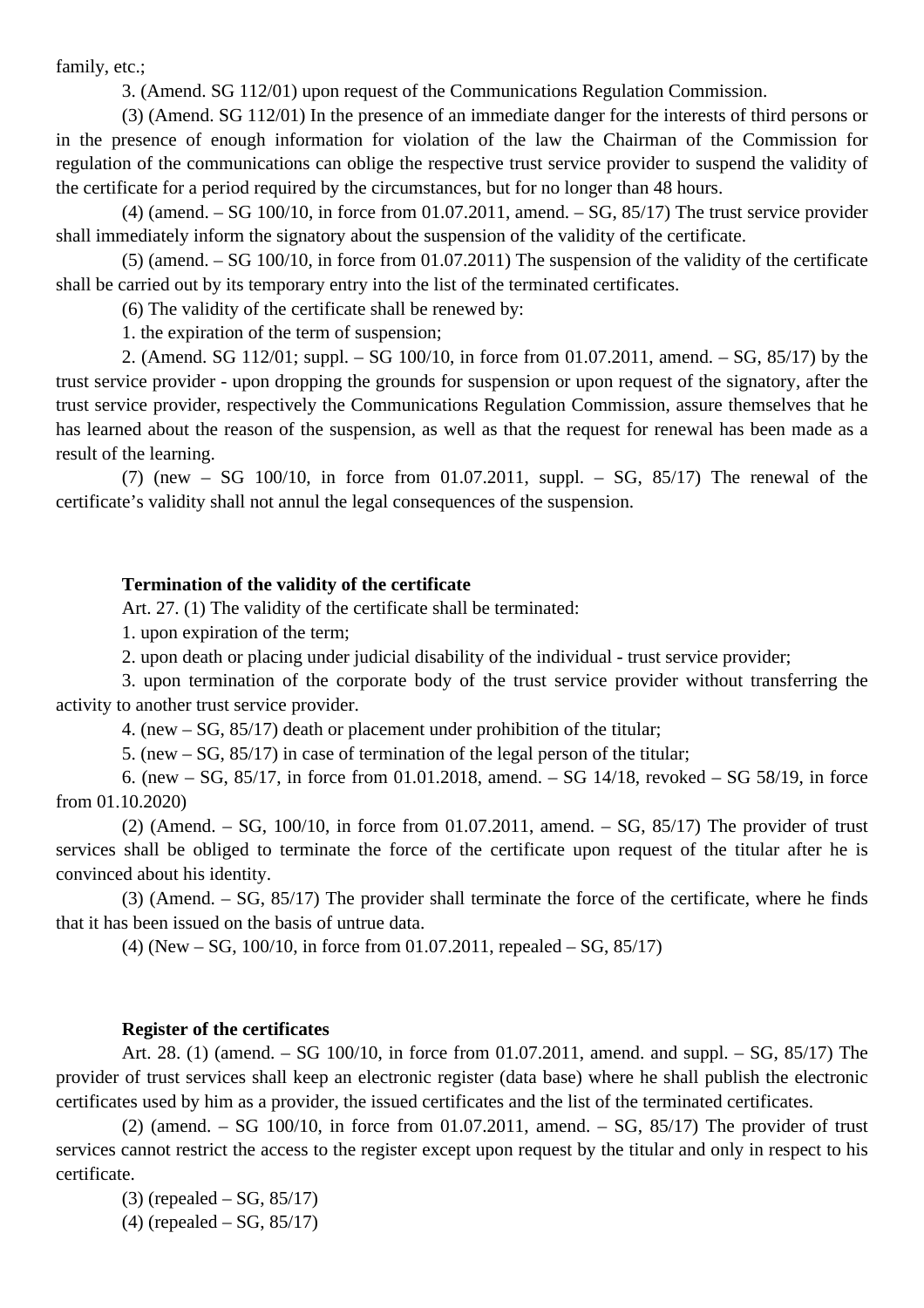# **Section IV. Liability**

### **Liability of trust service providers**

Art. 29. (1) (amend. and suppl. – SG 100/10, in force from 01.07.2011, amend. – SG, 85/17) The trust service provider shall bear responsibility under Art. 13, of Regulation (EU) N 910/14 for damages, made predominantly or because of carelessness of a natural, or legal person because of failure to fulfill his liabilities.

# **Liability of the author and of the holder to third persons (Title amend. – SG 100/10, in force from 01.07.2011)**

Art. 30. (1) (amend. – SG 100/10, in force from 01.07.2011, repealed – SG, 85/17)

### **Liability of the signatory and of the author to the trust service provider**

Art. 31. (amend. – SG 100/10, in force from 01.07.2011, amend. – SG, 85/17) The signatory, shall be liable to the trust service provider if the author has provided false data or has failed to reveal data related to the contents or to the issuance of the certificate.

# **Section V. Supervision (Title, amend. – SG, 85/17) Section V. Regulation and control**

## **Powers of the Communications Regulation Commission (Title amend. SG 112/01)**

Art. 32. (1) (Amend. SG 112/01, amend. – SG, 85/17) The Communications Regulation Commission shall be national supervision body, implementing the provisions of Regulation (EU) N 910/2014 and this act.

(2) (New – SG, 85/17) The Communication Regulation Commission shall provide qualified status of the trust service providers under the conditions of Art. 20 and Regulation (EU) N 910/2014.

(3) (Amend. SG  $112/01$ , former Para.  $2 - SG$ ,  $85/17$ ) In fulfillment of its functions the Communications Regulation Commission shall be entitled to:

1. free access to the sites subject to control;

2. inspect the documents for qualification of the employees of the trust service providers;

3. require references and documents related to the exercising of the control;

4. (amend. and suppl. – SG, 85/17) appoint persons – bodies on assessment of compliance under Art. 33, who shall carry out inspection of the observance by the trust service providers of qualified trust services and of the requirements under art. 21, para 1 and 2:

5. (new – SG. 85/17) receive from the trust service providers information, needed for fulfillment of its powers.

(4) (Amend. SG 112/01, former Para. 3, amend. – SG, 85/17) The Communications Regulation Commission shall create, maintain and publish trust lists of the persons qualified trust services under Art. 22 of Regulation (EU) N 910/2014.

(5) (Former Para. 4, amend. – SG, 85/17) The Communications Regulation Commission may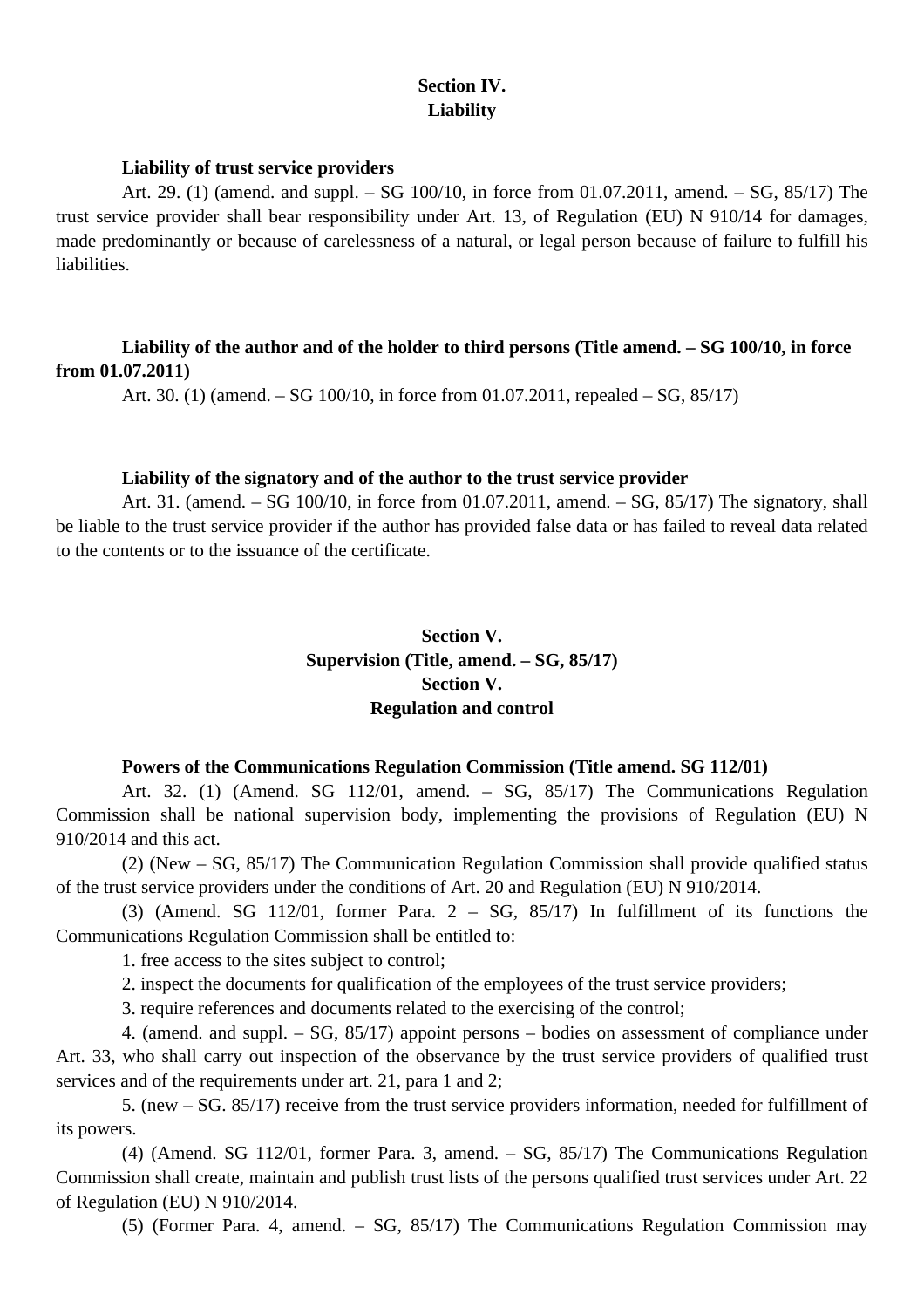participate in conducting joint investigations under Art. 18, Para. 3 of Regulation (EU) N 9102014.

### **Suspension of the activity of issuance of certificates (Title, amend. – SG, 85/17)**

Art. 32a. (new – SG 100/10, in force from 01.07.2011) (1) (Amend. – SG, 85/17) The Communications Regulation Commission may suspend in a decision the activity of any trust service provider related to the issuance of certificates in breach of the law until discontinuance of the breach.

(2) The appeal of the decision referred to in Para 1 shall not suspend its execution.

# **Chapter four.**

# **ACCREDITATION AND CONTROL OF BODIES FOR COMPLIANCE ASSESSMENT (TITLE AMEND. – SG 100/10, IN FORCE FROM 01.07.2011, AMEND. – SG, 85/17) Chapter four. ACCREDITATION AND CONTROL (TITLE AMEND. – SG 100/10, IN FORCE FROM 01.07.2011)**

#### **Bodies for Conformity Assessment**

Art. 33. (revoked – SG 100/10, in force from 01.07.2011, new – SG, 85/17). Conformity assessment of the activity of the providers of qualifies electronic trust service with the requirements of Regulation (EU) N 910/2014 shall be made by accredited bodies on conformity assessment.

### **Accredited institution (Title amend. – SG 100/10, in force from 01.07.2011)**

Art. 34. (Amend. SG 112/01; amend. – SG 100/10, in force from 01.07.2011, amend. – SG, 85/17) (1) The accreditation under Art. 33 shall be performed by Executive Agency "Bulgarian Accreditation Service" under conditions and procedure of the Act on National Accreditation of Bodies for Conformity assessment – or by a national accreditation body, who has passed successfully partnership assessment under Regulation (EC) N 765/2008 of the European Parliament and of the Council of 9 July 2008 setting out the requirements for accreditation and market surveillance relating to the marketing of products and repealing Regulation (EEC) No 339/93, or by international accreditation organization under agreed obligations for recognition between this organization and the body, recognized under Art. 14 of Regulation (EC) N 765/2008 of an EU Member State, or of a state – party of the EEAA.

(2) The Bulgarian Accreditation Service Executive Agency shall issue a certificate fir accreditation of the accredited by it bodies for conformity assessment.

(3) The Bulgarian Accreditation Service Executive Agency shall enter the accredited by it bodies for conformity assessment in the register under Art. 17, Para. 1 of the Act on National Accreditation of Bodies for Conformity assessment.

# **Powers of the Executive Agency "Bulgarian Accreditation Service" in Respect of the Providers (Title amend. SG 112/01; amend. – SG 100/10, in force from 01.07.2011)**

Art. 35. (Amend. SG 112/01; amend. – SG 100/10, in force from 01.07.2011, repealed – SG, 85/17)

**Accreditation of the trust service providers (Title amend. – SG 100/10, in force from 01.07.2011)**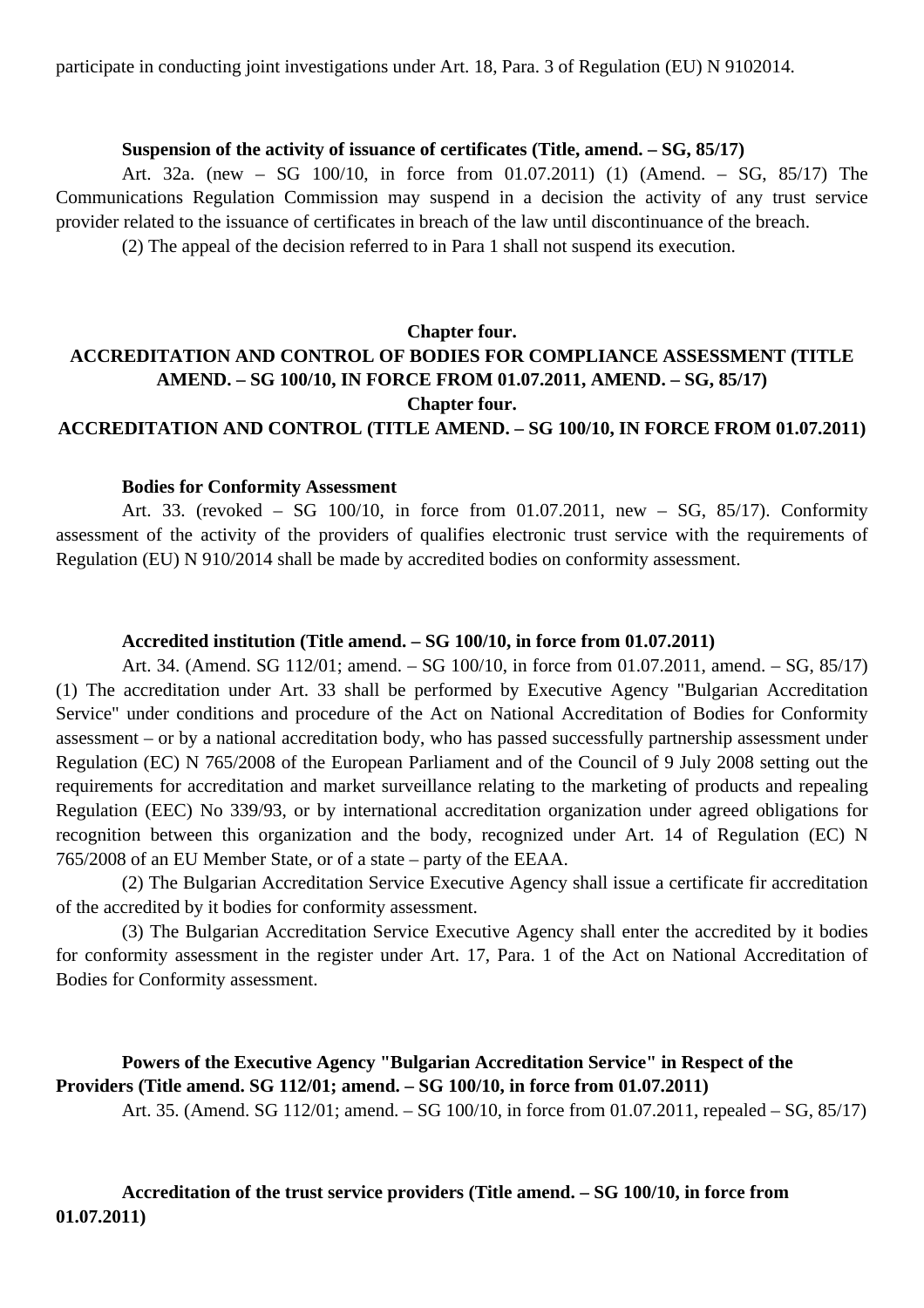### **Deletion of the registration**

Art. 37. (revoked – SG 100/10, in force from 01.07.2011)

### **Termination of the activity of a trust service provider**

Art. 37a. (new – SG 100/10, in force from 01.07.2011, repealed – SG, 85/17)

### **Registry of trust service providers**

Art. 38. (amend. - SG 100/10, in force from 01.07.2011, repealed – SG, 85/17)

**State fees** Art. 39. (Repealed – SG, 85/17)

### **Time certificates (Title amend. - SG 100/10, in force from 01.07.2011)**

Art. 40. (amend. - SG 100/10, in force from 01.07.2011, repealed – SG, 85/17)

### **Chapter five.**

# **APPLICATION OF THE ELECTRONIC DOCUMENT AND OF THE QUALIFIED ELECTRONIC SIGNATURE BY THE STATE AND THE MUNICIPALITIES (TITLE AMEND. - SG 100/10, IN FORCE FROM 01.07.2011)**

**Obligation for acceptance and issuance of electronic documents**

Art. 41. (revoked - SG 100/10, in force from 01.07.2011)

### **Storing electronic documents**

Art. 42. The state bodies and the bodies of the local independent government shall be obliged to store the electronic documents within the normative terms for storing documents.

## **Chapter six. PROTECTION OF PERSONAL DATA**

### **Obligations for protection of personal data**

Art. 43. (1) The protection of personal data gathered by the trust service providers for the needs of the activity carried out by them, and the protection of the kept registers shall be settled by a law.

(2) (Amend. SG 112/01) The regime under para 1 shall also apply regarding the personal data announced to the Communications Regulation Commission which, in fulfillment of its obligations shall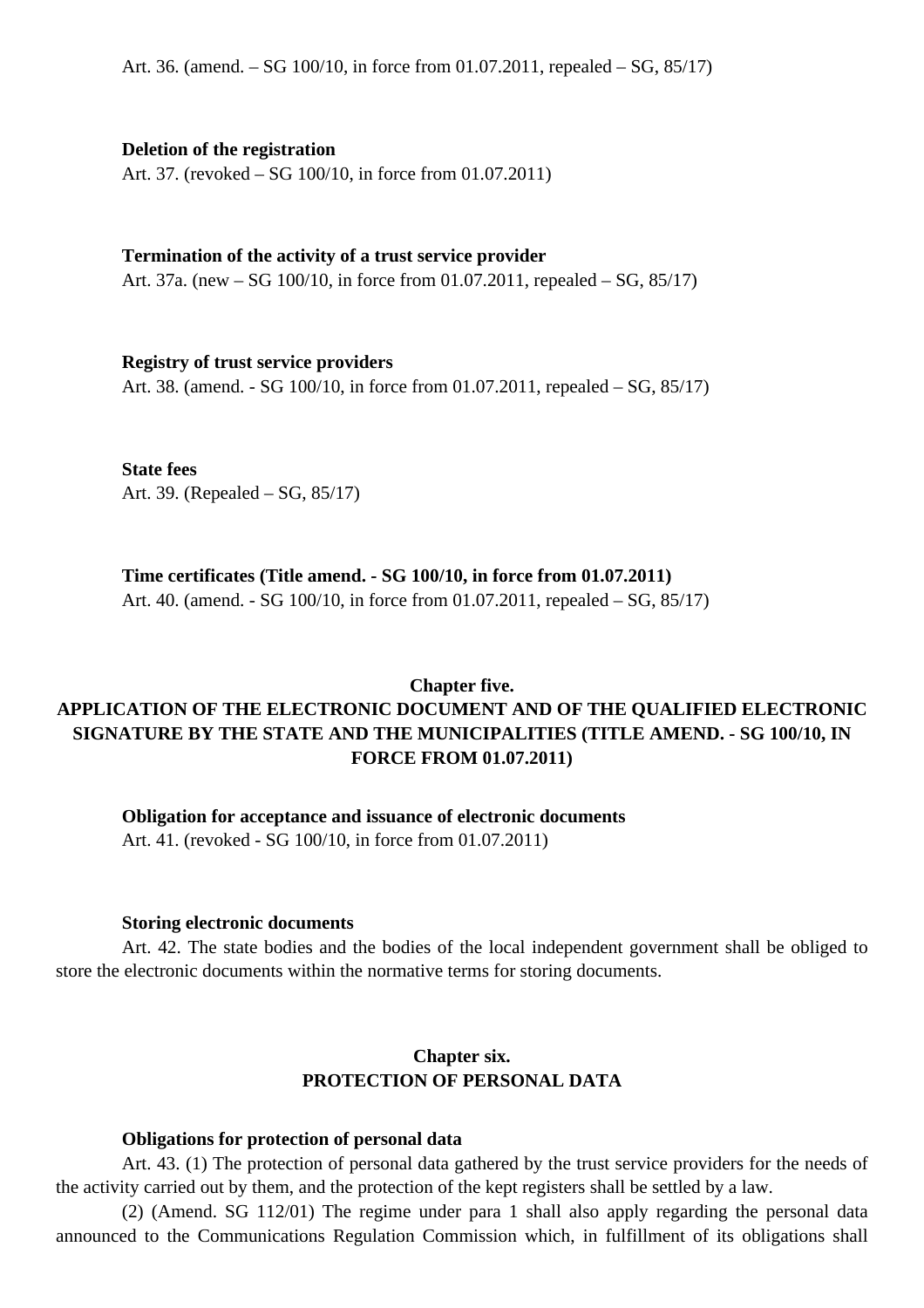monitor the activity of the trust service providers.

(3) (amend. - SG 100/10, in force from 01.07.2011, amend. – SG, 85/17) The trust service providers shall gather personal data for the signatory only inasmuch as they are necessary for the maintenance of the certificates.

(4) (amend. - SG 100/10, in force from 01.07.2011) Personal data may be gathered only personally from the person they concern or by his explicit consent.

(5) The gathered data cannot be used for purposes other than those under para 3, except by the explicit consent of the person whom they regard, or if it is allowed by a law.

## **Chapter seven. RECOGNITION OF CERTIFICATES ISSUED BY TRUST SERVICE PROVIDERS ESTABLISHED IN OTHER COUNTRIES**

#### **Grounds and procedure**

Art. 44. (amend. - SG 100/10, in force from 01.07.2011, repealed – SG, 85/17)

# **Chapter eight. ADMINISTRATIVE PENAL PROVISIONS**

#### **Penalties**

Art. 45. (1) (amend. - SG 100/10, in force from 01.07.2011, amend. – SG, 85/17) Anyone shall be punished by a fine of BGN 1000 to 50 000, if the deed is not a crime:

1. who violates, or admits violation under Art. 21, Para. 3 and 4, Art. 26, Para. 2, 3, 4, 5 and 6, Art. 27, Para. 2 and 3, Art. 28, Para. 1 and 2 and Art. 29;

2. who violates, or admits violation of Art. 15, Art. 19, Para. 1 and 2, Art. 20, Para. 1, Art. 21, Para. 1 and 3, Art. 23, Para. 1 and 2, Art. 24, Para. 1 – 4, Art. 33, Para. 1, Art. 34, Para. 1, Art. 40 and 44, Para. 1 of regulation (EU) N 910/2014;

3. a trust service provider, who provides a trust service, which fails to meet the requirements of Regulation (EU) N 910/2014;

4. who perpetrates a violation under Regulation (EU) N 910/2014, of this act or issued on the bases of them acts, for which no other punishment has been provided.

(2) (amend. - SG 100/10, in force from 01.07.2011) In the cases under para 1 proprietary sanctions of 5000 to 100 000 levs shall be imposed on the corporate body or sole entrepreneur.

#### **Establishment of offences, issuance of acts and issuance of penalty decrees**

Art. 46. (1) (Amend. SG 112/01, amend. – SG, 85/17) The acts for established offences shall be issued by persons authorized by the Chairman of the Communications Regulation Commission and the penalty decrees shall be issued by him or by an official authorized by him.

(2) For established offences the issuers of acts can seize and hold the material evidence related to the establishment of the offences by the order of art. 41 of the Administrative Violations and Penalties Act.

(3) The issuance of the acts, the issuance, appeal and fulfilment of the penalty decrees shall be carried out by the order of the Administrative Violations and Penalties Act.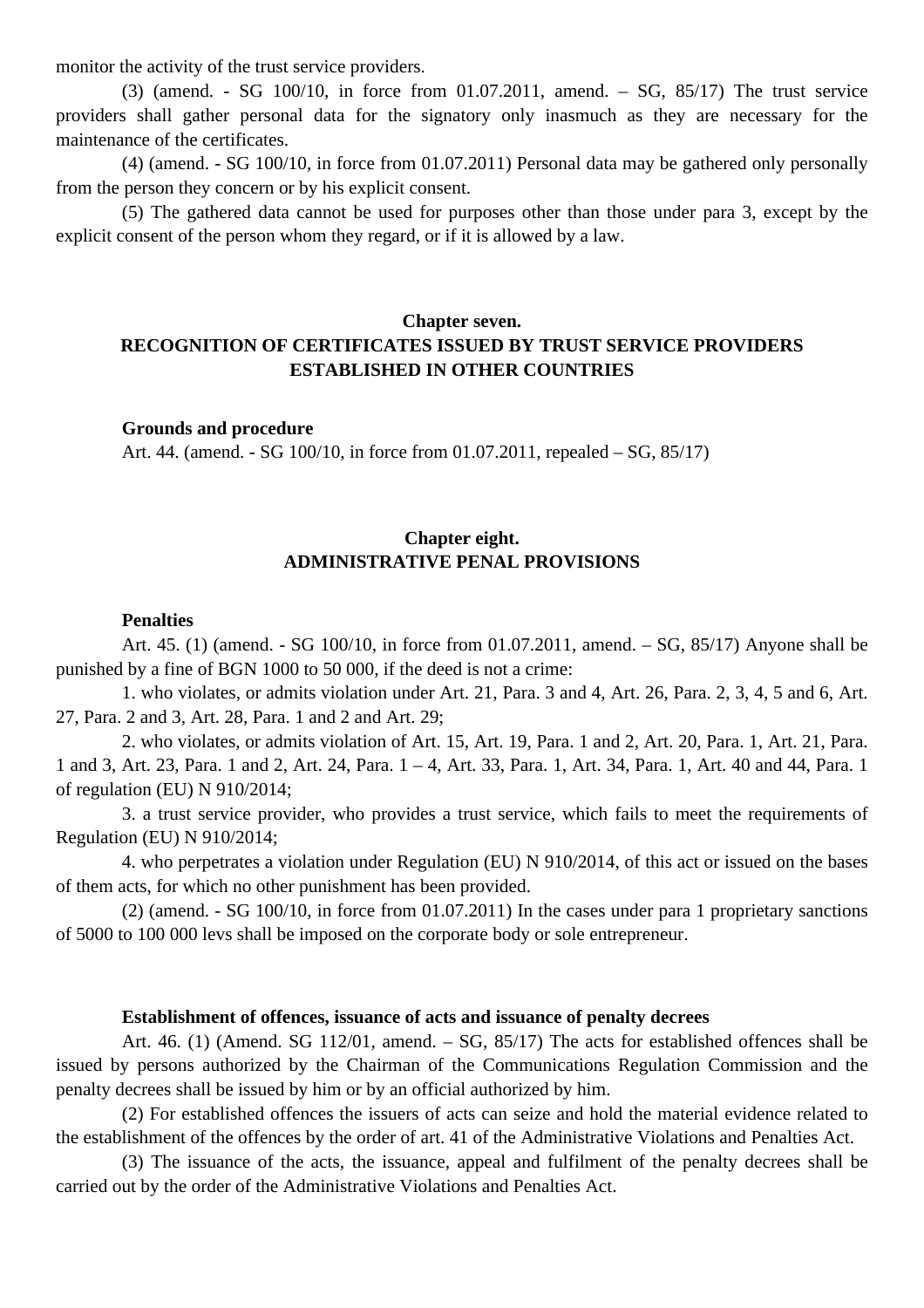### **Additional provisions**

§ 1. In the context of this law:

1. "Qualified written form" is a form of facts or proof of the statement whereas the law stipulates additional requirements for the written form, such as notary certification of the signature, a public notary act, manual writing of the statement, participation of witnesses or officials during the performance of the statement, etc.

2. (repealed – SG, 85/17)

3. (repealed – SG, 85/17)

- 4. (amend. SG 100/10, in force from 01.07.2011, repealed SG, 85/17)
- 5. (repealed SG, 85/17)
- 6. (amend. SG 100/10, in force from 01.07.2011, repealed SG, 85/17)
- 7. (repealed SG, 85/17)

-------------------------

8. (new - SG 100/10, in force from 01.07.2011, repealed – SG, 85/17).

9. (new - SG 100/10, in force from 01.07.2011, repealed – SG, 85/17)

10. (new - SG 100/10, in force from 01.07.2011, repealed – SG, 85/17)

11. (new - SG 100/10, in force from 01.07.2011, repealed – SG, 85/17)

### **Concluding provisions**

§ 2. Para 4 is created in art. 22 of the Telecommunications Act (prom., SG 93/1998; amend. No 26/1999, No 10 and 64/2000):

"(4) (Amend. SG 112/01) The Communications Regulation Commission shall register and control the activity regarding the provision of trust services by an order determined by a law."

§ 3. This Act shall enter into force 6 months after its promulgation in the State Gazette.

§ 4. The Council of Ministers shall work out ordinances stipulated by this Act within 5 months from its promulgation and shall adopt them within one month from the enactment of the law.

§ 5. (Amend. SG 112/01) The implementation of the Act is assigned to the Council of Ministers and to the Communications Regulation Commission.

The Act was adopted by the 38th National Assembly on March 22, 2001 and was affixed with the official seal of the National Assembly.

## **Transitional and concluding provisions**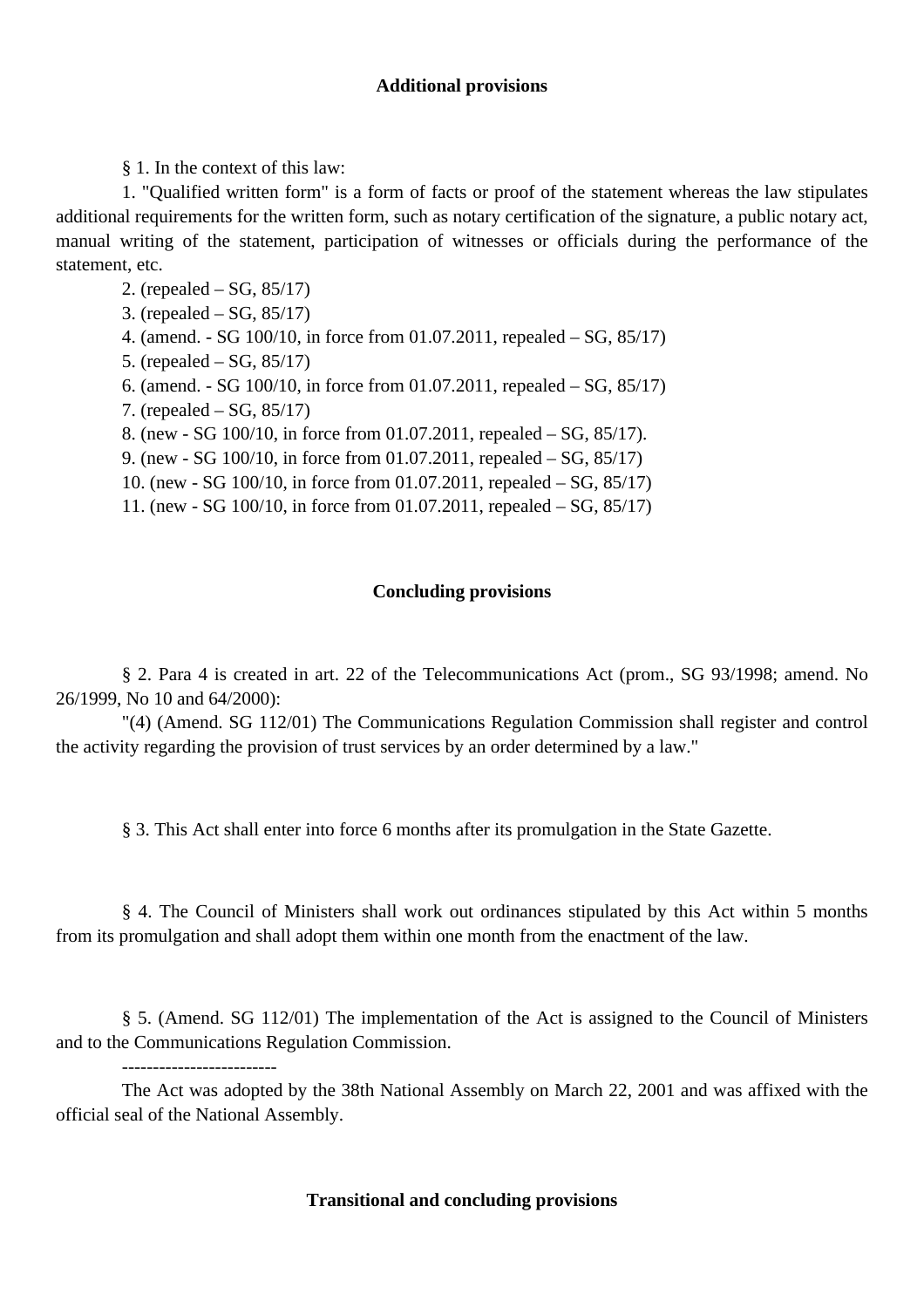#### **TO THE ADMINISTRATIVE PROCEDURE CODE**

#### (PROM. – SG 30/06, IN FORCE FROM 12.07.2006)

§ 142. The code shall enter into force three months after its promulgation in State Gazette, with the exception of:

1. division three, § 2, item 1 and § 2, item 2 – with regards to the repeal of chapter third, section II "Appeal by court order", § 9, item 1 and 2, § 15 and § 44, item 1 and 2, § 51, item 1, § 53, item 1, § 61, item 1, § 66, item 3, § 76, items 1 – 3, § 78, § 79, § 83, item 1, § 84, item 1 and 2, § 89, items 1 - 4§ 101, item 1, § 102, item 1, § 107, § 117, items 1 and 2, § 125, § 128, items 1 and 2, § 132, item 2 and § 136, item 1, as well as § 34, § 35, item 2, § 43, item 2, § 62, item 1, § 66, items 2 and 4, § 97, item 2 and § 125, item 1 – with regard to the replacement of the word "the regional" with the "administrative" and the replacement of the word "the Sofia City Court" with "the Administrative court - Sofia", which shall enter into force from the 1st of May 2007;

2. paragraph 120, which shall enter into force from the 1st of January 2007;

3. paragraph 3, which shall enter into forcefrom the day of the promulgation of the code in State Gazette.

## **Concluding provisions TO THE COMMERCIAL REGISTER ACT**

#### (PROM. – SG 34/06, IN FORCE FROM 01.10.2006)

§ 56. This Act shall enter into force from the 1st of October, with the exception of § 2 and § 3, which shall enter into force from the day of the promulgation of the Act in State Gazette.

# **Additional provisions S TO THE ACT AMENDING AND SUPPLEMENTING THE ELECTRONIC DOCUMENT AND ELECTRONIC SIGNATURE ACT**

(PROM. - SG 100/10, IN FORCE FROM 21.12.2010)

§ 40. This Act shall implement the requirements of Directive 1999/93/EC of the European Parliament and of the Council of 13 December 1999 on a Community framework for electronic signatures, amended by Regulation (EC) 1137/2008.

# **Transitional and concluding provisions TO THE ACT AMENDING AND SUPPLEMENTING THE ELECTRONIC DOCUMENT AND ELECTRONIC SIGNATURE ACT**

(PROM. - SG 100/10, IN FORCE FROM 21.12.2010)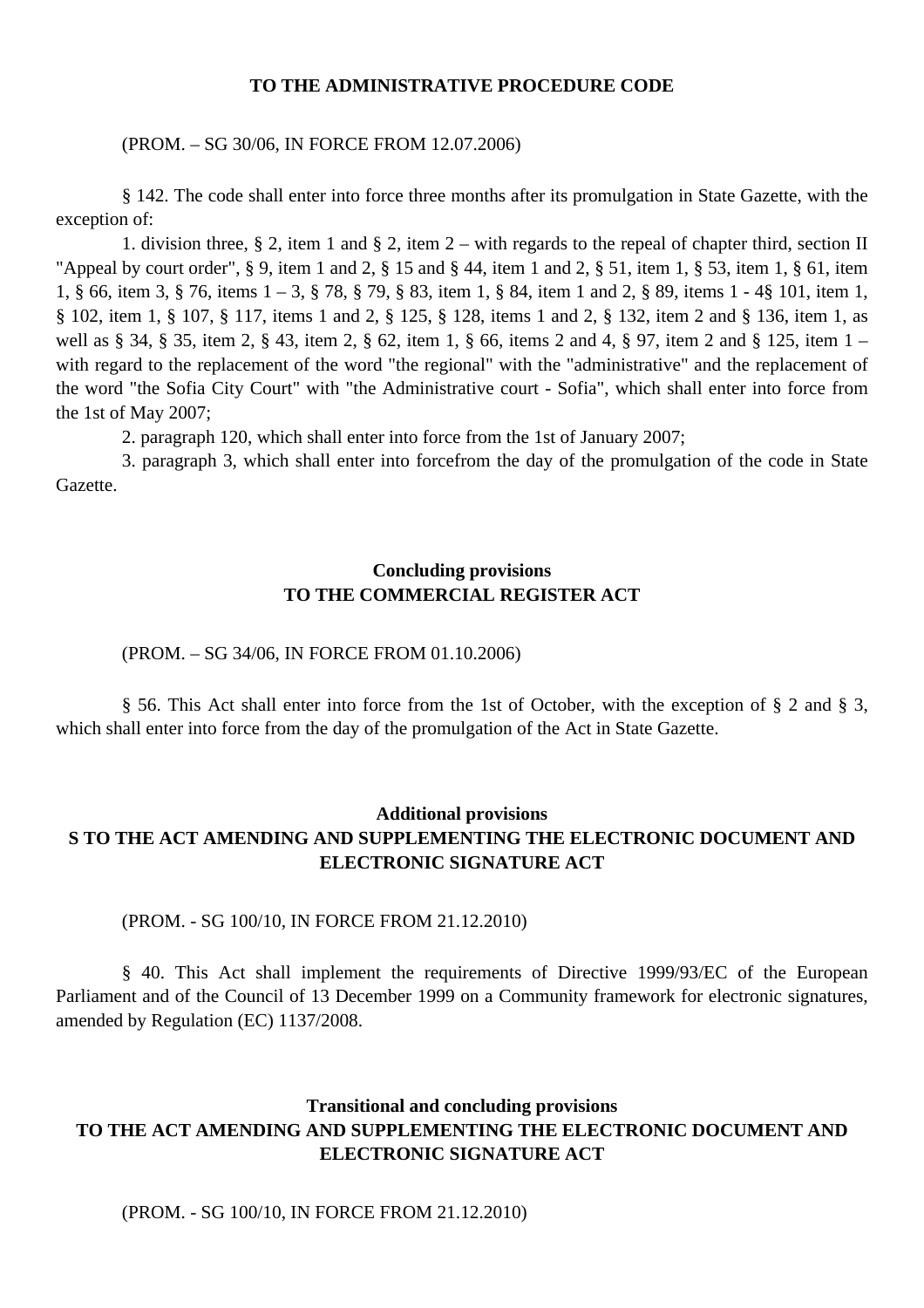§ 41. (1) The trust service providers registered by the Communications Regulation Commission shall be deemed accredited in the sense of this Law.

(2) The Communications Regulation Commission shall enter ex officio into the register under Art. 38, Para 1 the circumstances related to the accreditation of the trust service providers registered before entry into force of this Law.

§ 42. All certificates for enhanced and universal electronic signature issued before entry into force of this Act shall be deemed equal to qualified electronic signature certificates.

………………………………………………………………..

§ 52. The Communications Regulation Commission shall adopt the ordinance under Art. 38, Para 4 by 1 March 2011.

§ 53. The acts of secondary legislation on the implementation of this Act shall be made compliant with the requirements of this Act by 1 July 2011.

§ 54. This Act shall enter into force from 1 July 2011 except for the provision of § 31 regarding Art. 38, Para 4, which shall enter into force from the day of its promulgation in the State Gazette.

# **Transitional and concluding provisions TO THE ACT AMENDING AND SUPPLEMENTING THE BULGARIAN PERSONAL DOCUMENTS ACT**

(PROM. - SG 101/16, IN FORCE FROM 01.10.2020, AMEND. – SG 97/17, AMEND. - SG 1/19, IN FORCE FROM 31.12.2018, AMEND. – SG 58/19)

§ 21. (Amend. – SG 97/17, amend. - SG 1/19, in force from 31.12.2018, amend. – SG 58/19) The Act shall enter into force on October 1st, 2020, except for § 12, 13, 16, § 18, item 2, letter b, §19 and 20, which shall enter into force from the day of the promulgation of this Act in the State Gazette.

### **Additional provisions**

# **TO THE ACT, AMENDING AND SUPPLEMENTING THE ACT ELECTRONIC DOCUMENT AND ELECTRONIC SIGNATURE ACT**

(PROM. – SG 85/17)

§ 39. This act shall provide measures on the implementation of Regulation (EU) N 910/2014 of the European Parliament and of the Council of 23 July 2014 on electronic trust and trust services for electronic transactions in the internal market and repealing Directive 1999/93/EC.